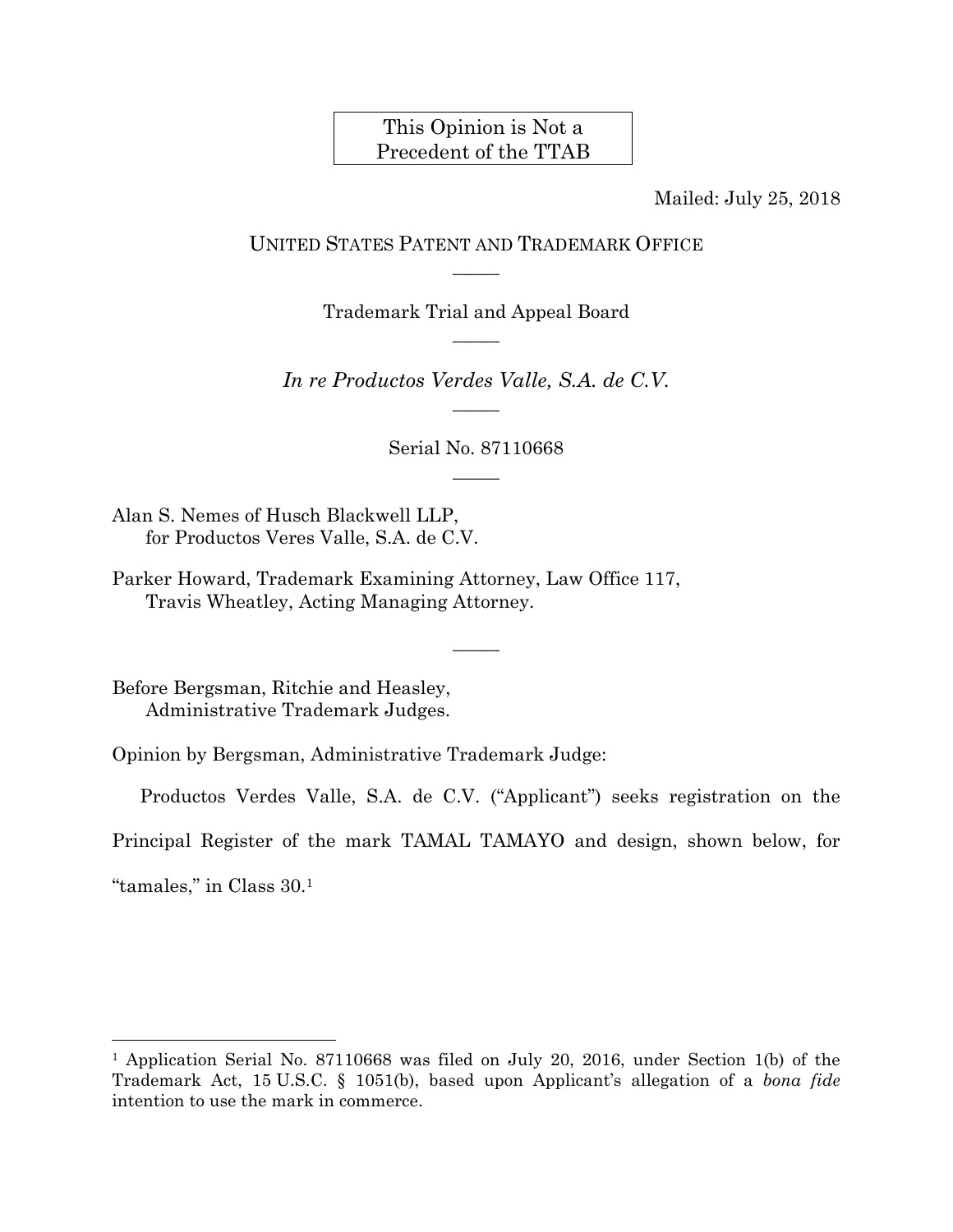$\overline{a}$ 



The description of the mark in the application reads as follows:

The mark consists of a design of a chef standing behind a stock pot and holding the stock pot lid in his right hand. The chef is wearing a chef's bandana on his head and a tshirt and apron. In front of the stock pot and the chef are the terms "TAMAL TAMAYO" in stylized font.

The application also provides that "[t]he English translation of TAMAL in the mark is tamale," and that "[t]he name(s), portrait(s), and/or signature(s) shown in the mark does not identify a particular living individual."

The Trademark Examining Attorney refused to register Applicant's mark under Section 2(d) of the Trademark Act, 15 U.S.C. § 1052(d), on the ground that Applicant's mark so resembles the mark TAMAYO (typed drawing format) for "restaurant services," in Class 42, registered on the Supplemental Register, as to be likely to cause confusion.2 The Trademark Examining Attorney has also required Applicant to disclaim the exclusive right to use the word "Tamal," which is the Mexican word for "Tamale," because it is merely descriptive of tamales.

<sup>2</sup> Registration No. 2447221, registered April 24, 2001; renewed.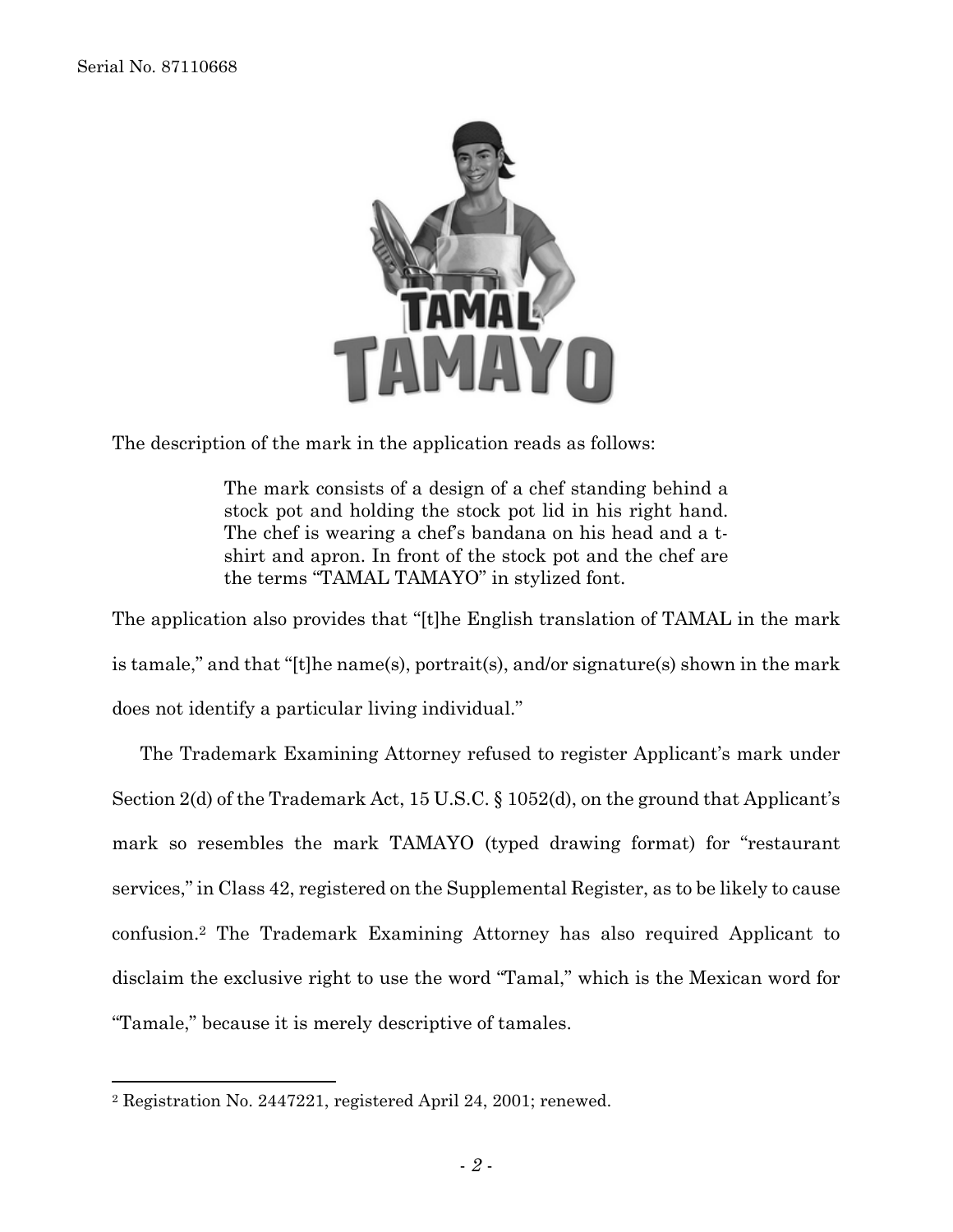## I. Likelihood of Confusion

Our determination under Section 2(d) is based on an analysis of all of the probative facts in evidence that are relevant to the factors bearing on the issue of likelihood of confusion. *In re E. I. du Pont de Nemours & Co.,* 476 F.2d 1357, 177 USPQ 563, 567 (CCPA 1973) ("*du Pont*") *cited in B&B Hardware, Inc. v. Hargis Indus., Inc.,* 135 S. Ct. 1293, 113 USPQ2d 2045, 2049 (2015); *see also In re Majestic Distilling Co.,* 315 F.3d 1311, 65 USPQ2d 1201, 1203 (Fed. Cir. 2003). We have considered each *du Pont* factor that is relevant or for which there is evidence of record. *See M2 Software, Inc. v. M2 Commc'ns, Inc.,* 450 F.3d 1378, 78 USPQ2d 1944, 1947 (Fed. Cir. 2006); *ProMark Brands Inc. v. GFA Brands, Inc.,* 114 USPQ2d 1232, 1242 (TTAB 2015) ("While we have considered each factor for which we have evidence, we focus our analysis on those factors we find to be relevant."). In any likelihood of confusion analysis, two key considerations are the similarities between the marks and the similarities between the goods or services. *See In re Chatam Int'l Inc*., 380 F.3d 1340, 71 USPQ2d 1944, 1945-46 (Fed. Cir. 2004)*; Federated Foods, Inc. v. Fort Howard Paper Co.,* 544 F.2d 1098, 192 USPQ 24, 29 (CCPA 1976) ("The fundamental inquiry mandated by § 2(d) goes to the cumulative effect of differences in the essential characteristics of the goods and differences in the marks."); *see also In re i.am.symbolic, llc,* 866 F.3d 1315, 123 USPQ2d 1744, 1747 (Fed. Cir. 2017) ("The likelihood of confusion analysis considers all *DuPont* factors for which there is record evidence but 'may focus … on dispositive factors, such as similarity of the marks and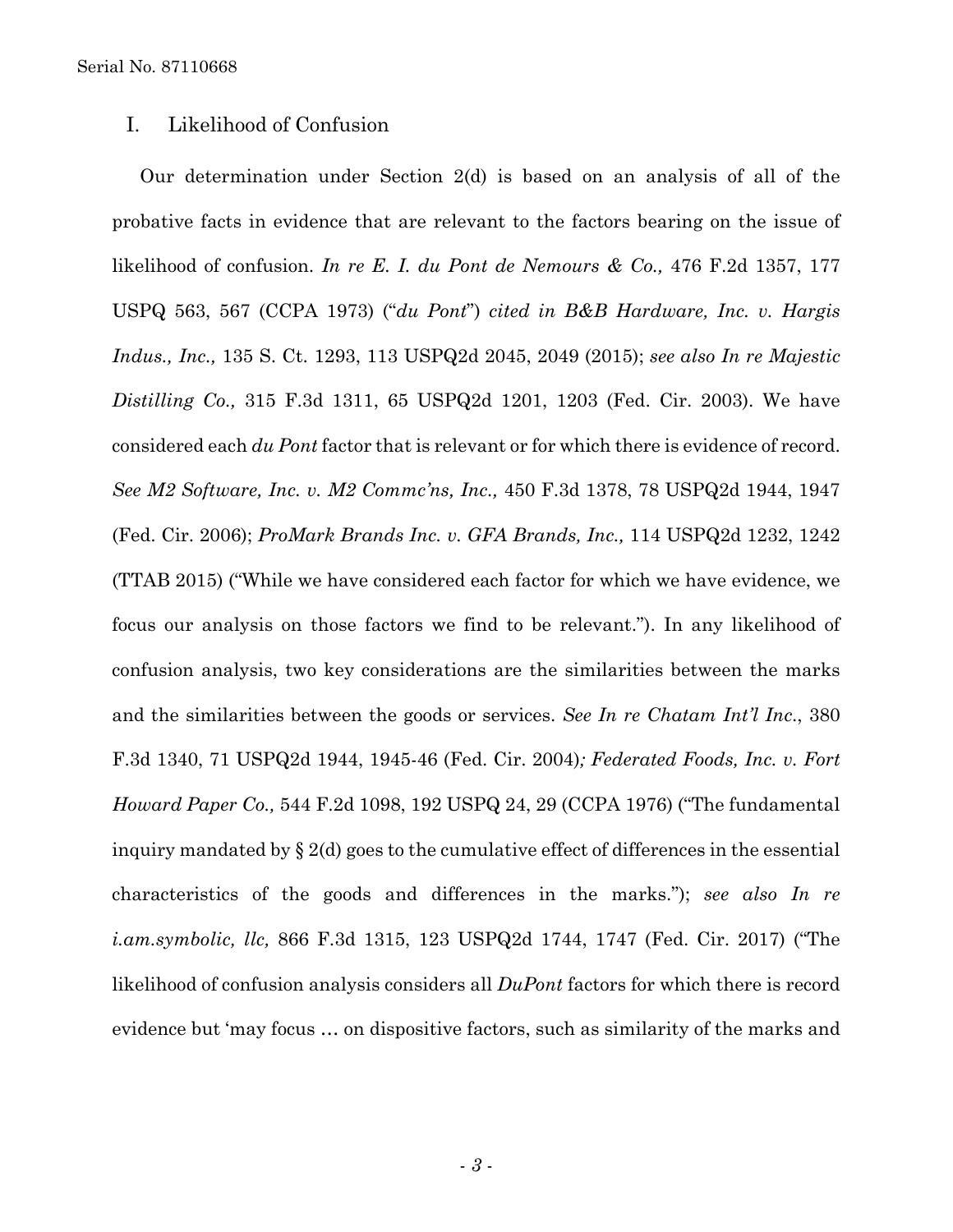$\overline{a}$ 

relatedness of the goods'") (quoting *Herbko Int'l, Inc. v. Kappa Books, Inc.*, 308 F.3d 1156, 64 USPQ2d 1375, 1380 (Fed. Cir. 2002)).

A. The strength of the mark in the cited registration

Applicant argues that the mark in the cited registration (TAMAYO) is weak and entitled to a narrow scope of protection because it is primarily merely a surname registered on the Supplemental Register.3 Quoting the Board's opinion in *In re Hunke & Jochheim*, 185 USPQ 188 (TTAB 1975), Applicant asserts that the scope of protection for a mark registered on the Supplemental Register is "limited to the substantially identical notation and/or to the subsequent use and registration thereof for substantially similar goods." 185 USPQ at 189.4

There is no categorical rule that citation of registrations on the Supplemental Register is limited to registrations of "'substantially identical' marks for 'substantially similar goods,'" or that a different test for likelihood of confusion should be applied in such cases. *Towers v. Advent Software Inc.*, 913 F.2d 942, 16 USPQ2d

<sup>3</sup> Applicant's Brief, p. 3 (7 TTABVUE 8). The only evidence referring to the meaning of the word "Tamayo" is a statement by a "translator" that "TAMAYO is the name of a town in the Dominican Republic and in Mexico." November 2, 2016 Office Action (TSDR 11). However, this statement has no probative value because there is no evidence that lays the foundation for the statement of the translator and because the purported translation is not supported by any evidence (*e.g.,* corroboration by a gazetteer or encyclopedia). Even though there is no basis for concluding that "TAMAYO" is a surname, including the above-noted translator's statement as an exhibit in the November 2, 2016 Office Action, the Trademark Examining Attorney, in his brief, states that the cited mark was registered on the Supplemental Register because it is primarily merely a surname. 9 TTABVUE 11. Because both Applicant and the Trademark Examining Attorney treat "TAMAYO" as being primarily merely a surname, we find that Applicant and the Trademark Examining Attorney have stipulated that "TAMAYO" is primarily merely a surname. Accordingly, we shall treat it as such.

<sup>4</sup> Applicant's Brief, p. 5 (7 TTABVUE 10).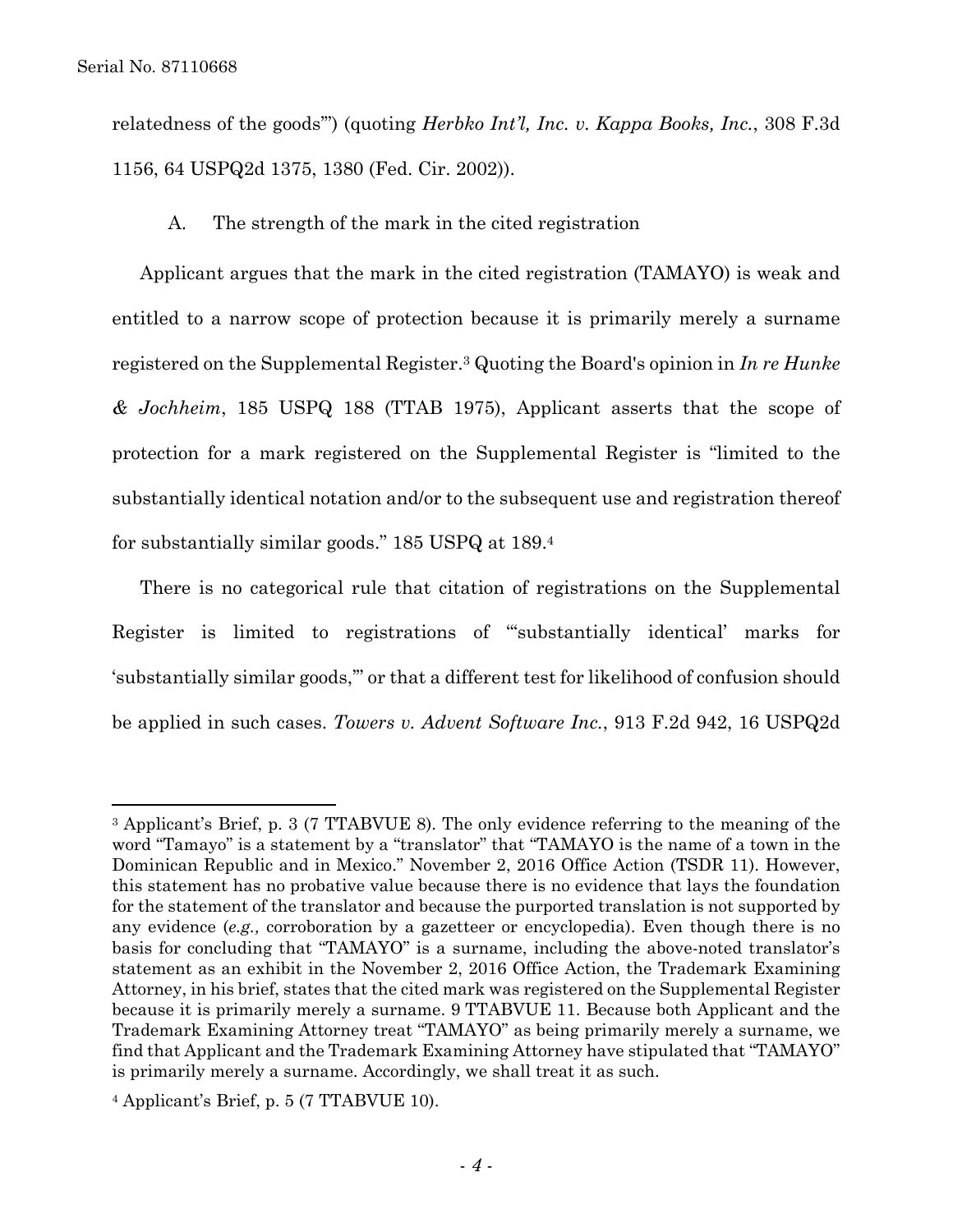1039, 1042 (Fed. Cir. 1990); *In re Research and Trading Corp.*, 793 F.2d 1276, 230 USPQ 49 (Fed. Cir. 1986) ("It is not material whether or not registration on the Supplemental Register implies that there is a degree of descriptiveness to that mark, as appellant argues. Such registration may be cited under section 2(d) in a determination of likelihood of confusion, an inquiry separate from that of descriptiveness.") (citing *In re The Clorox Co.*, 578 F.2d 305, 198 USPQ 337, 340 (CCPA 1978) (there is no basis for applying a different standard for determining likelihood of confusion for marks on the Supplemental Register)).

We do not read *Hunke & Jochheim* as limiting the citation of Supplemental Registrations or applying a different Section 2(d) analysis when one is cited. First, *Hunke & Jochheim* predated the appellate court's decisions in *Research and Trading* and *Clorox*, which settled the propriety of citing marks on the Supplemental Register as a bar to registration. But in case there was any doubt, the Board later expressly disavowed Applicant's theory.

> [W]e have kept in mind that the cited mark is registered on the Supplemental Register. Applicant argues that the scope of protection to which the registrant's mark is entitled is narrower than a mark registered on the Principal Register, and that under this standard applicant's mark is sufficiently dissimilar from the cited registration to avoid confusion.

*In re Smith & Mehaffey*, 31 USPQ2d 1531, 1533 (TTAB 1994). The Board went on to explain that the strength of the cited mark is—as always—relevant to assessing the likelihood of confusion under the *du Pont* framework. Most marks are on the Supplemental Register because they are descriptive, and the weaker the mark on the fanciful to generic continuum, the less its ability to preclude registration of a similar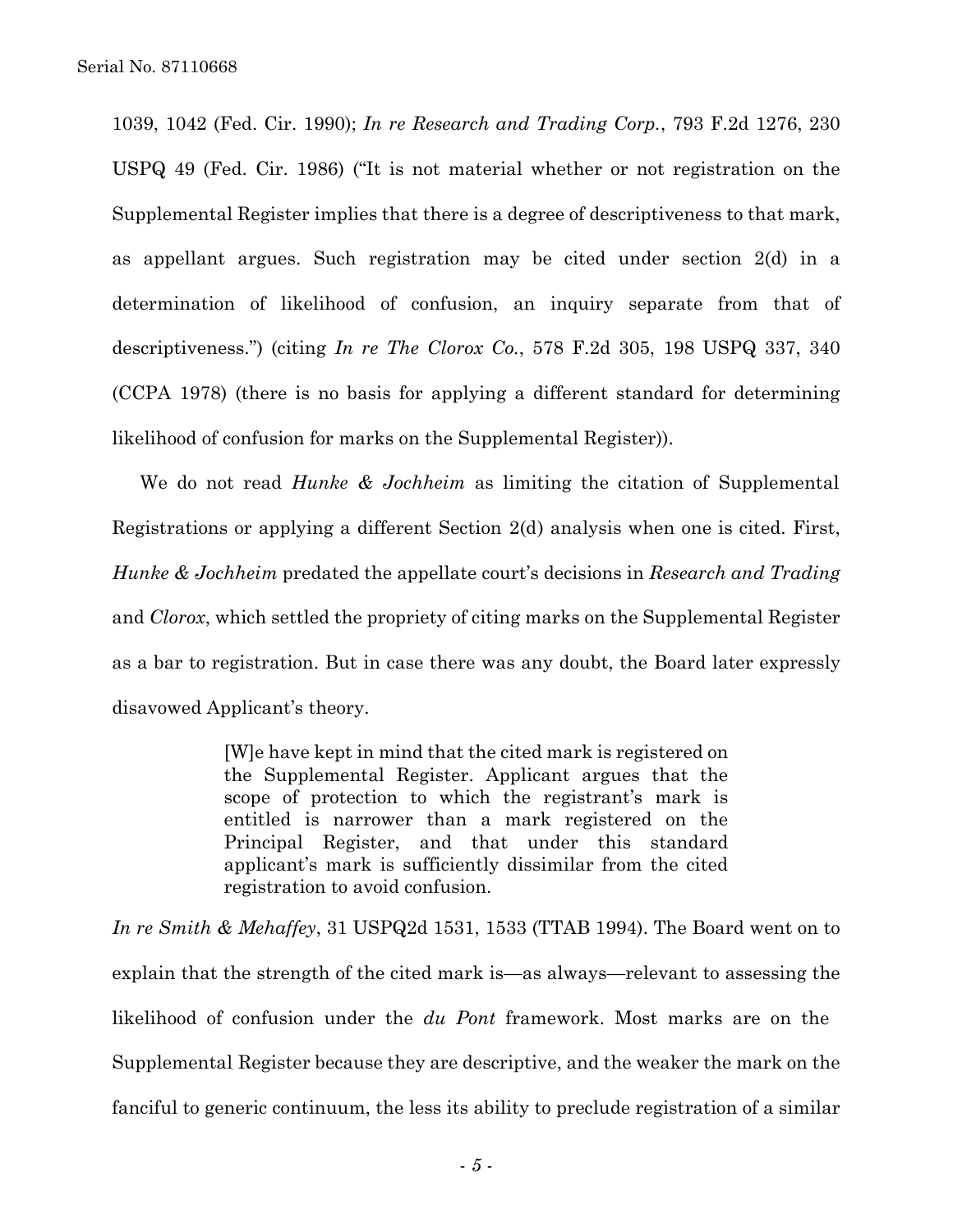mark under Section 2(d). *Id.* (citing *Clorox*, 198 USPQ at 341). But there is no categorical rule that citation of registrations on the Supplemental Register is limited to registrations of "'substantially identical' marks for 'substantially similar goods,'" or that a different test for likelihood of confusion should be applied in such cases. *See In re Morinaga Nyugyo Kabushiki Kaisha,* 120 USPQ2d 1738, 1743-44 (TTAB 2016).

Nevertheless, because the cited mark is registered on the Supplemental Register, we find that it is not inherently distinctive. *Cf. Clorox,* 198 USPQ at 340 (application for Supplemental Registration is an admission of descriptiveness); *In re Future Ads LLC,* 103 USPQ2d 1571, 1574 (TTAB 2012) ("Registration on the Supplemental Register is prima facie evidence that, at least at the time of registration, the registered mark was merely descriptive."); *In re Rosemount Inc.,* 86 USPQ2d 1436, 1439 (TTAB 2008) ("because applicant seeks registration on the Supplemental Register, applicant has conceded that the marks are merely descriptive."). As noted above in footnote 9, Applicant and the Trademark Examining Attorney have stipulated that "TAMAYO" is primarily merely a surname.

Although the Trademark Examining Attorney asserts that "there are only two marks featuring the wording 'TAMAYO' on the register for food-related goods or services, namely, applicant's and registrant's,"5 there is no corroborating evidence (*e.g.,* the results of a search inquiry from the USPTO TESS search engine). By the same token, Applicant did not introduce any evidence of third-party use or registration of TAMAYO in connection with restaurant services or food products.

1

<sup>5</sup> Trademark Examining Attorney's Brief (9 TTABVUE 11).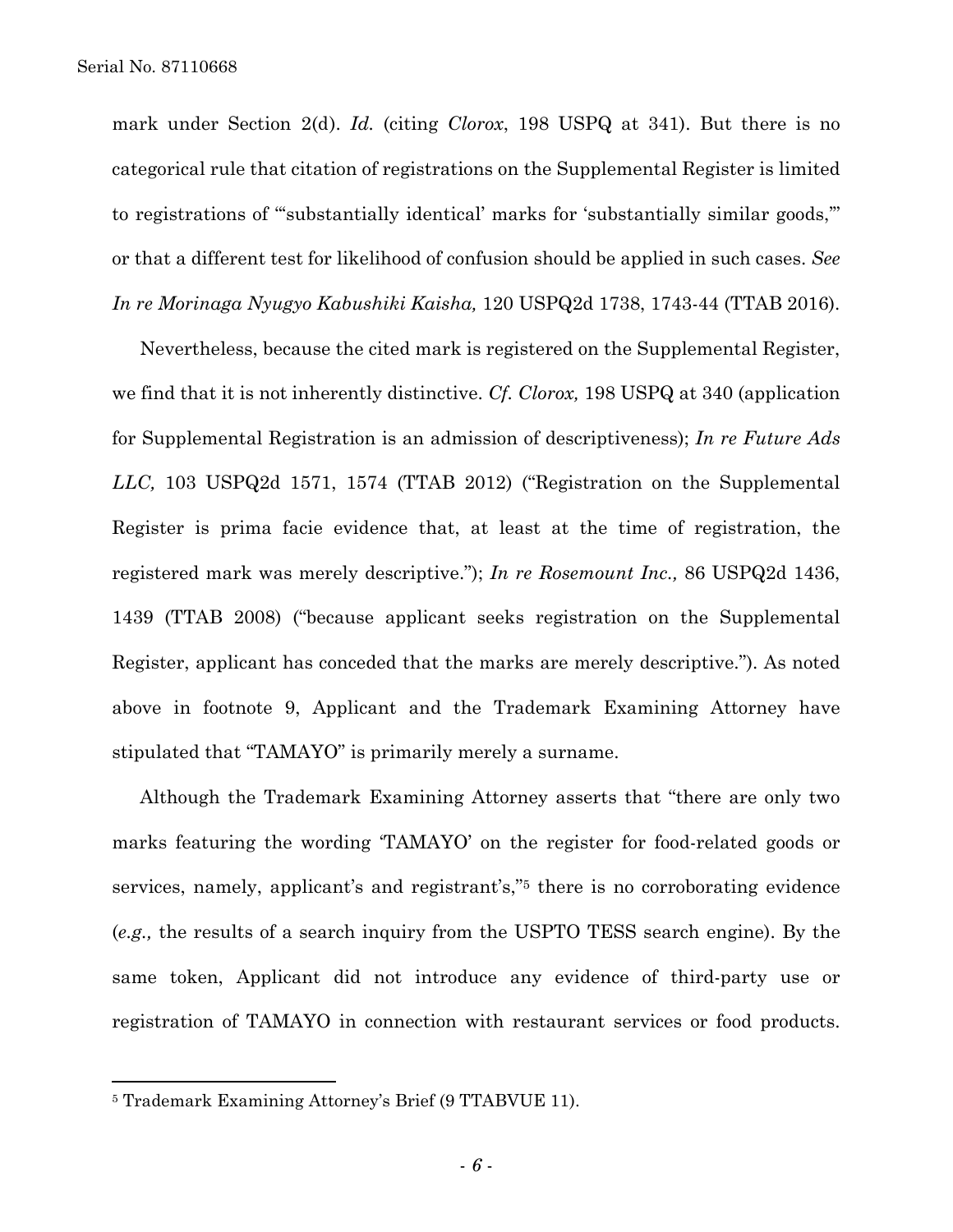Accordingly, there is no evidence regarding the number and nature of similar marks in use on similar goods or services or third-party registrations consisting in whole, or in part, of the name "TAMAYO" or variations thereof. *See Juice Generation, Inc. v. GS Enters. LLC,* 794 F.3d 1334, 115 USPQ2d 1671, 1675 (Fed. Cir. 2015) (the extent of third-party use or registrations may indicate that a term carries a suggestive or descriptive connotation and is weak for that reason).

Also, there is no evidence regarding the extent to which TAMAYO is perceived as a surname. *See In re Olin Corp.,* 124 USPQ2d 1327, 1330 (TTAB 2017) ("we first consider the frequency of, and public exposure to, the term OLIN's surname use.") (citing *In re Etablissements Darty et Fils*, 759 F.2d 15, 225 USPQ 652, 653 (Fed. Cir. 1985) (considering the extent to which the term was used by others as a surname)).

In sum, because Registrant's mark TAMAYO is on the Supplemental Register, we find that it is not inherently distinctive and there is no countervailing evidence regarding the commercial strength of Registrant's mark. Thus, this weighs against finding a likelihood of confusion.

B. The similarity or dissimilarity of the marks.

We now turn to the *du Pont* likelihood of confusion factor focusing on the similarity or dissimilarity of the marks in their entireties as to appearance, sound, connotation and commercial impression. *du Pont,* 177 USPQ at 567*.* "Similarity in any one of these elements may be sufficient to find the marks confusingly similar." *In re Davia*, 110 USPQ2d 1810, 1812 (TTAB 2014); *accord Krim-Ko Corp. v. Coca-Cola Bottling*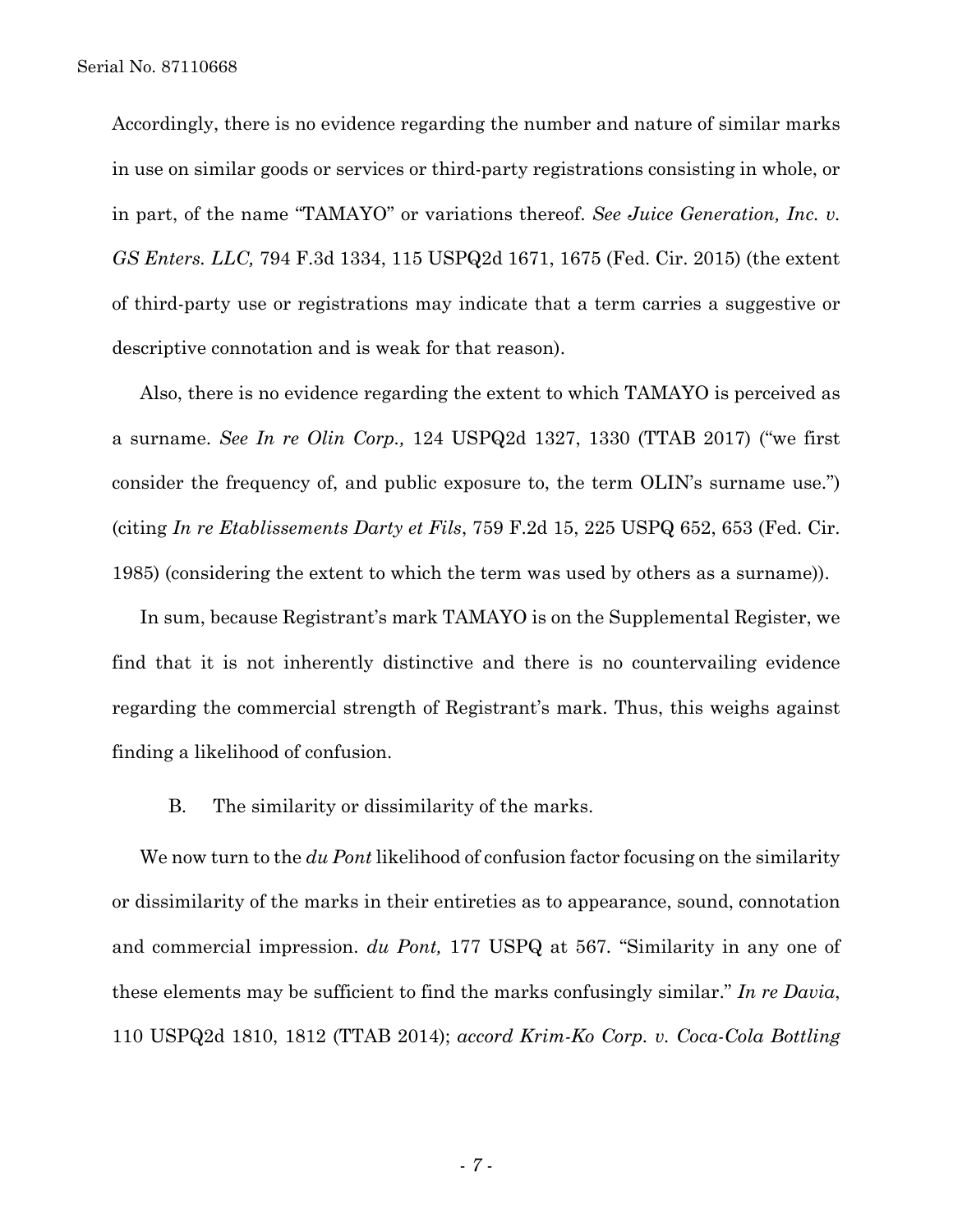*Co*., 390 F.2d 728, 156 USPQ 523, 526 (CCPA 1968) ("It is sufficient if the similarity in either form, spelling or sound alone is likely to cause confusion.") (citation omitted)*.*

In comparing the marks, we are mindful that "[t]he proper test is not a side-byside comparison of the marks, but instead 'whether the marks are sufficiently similar in terms of their commercial impression' such that persons who encounter the marks would be likely to assume a connection between the parties." *Coach Servs. Inc. v. Triumph Learning LLC*, 668 F.3d 1356, 101 USPQ2d 1713, 1721 (Fed. Cir. 2012); *see also Midwestern Pet Foods, Inc. v. Societe des Produits Nestle S.A.,* 685 F.3d 1046, 103 USPQ2d 1435, 1440 (Fed. Cir. 2012); *San Fernando Elec. Mfg. Co. v. JFD Elec. Components Corp.,* 565 F.2d 683, 196 USPQ 1, 3 (CCPA 1977); *Spoons Rests. Inc. v. Morrison Inc.,* 23 USPQ2d 1735, 1741 (TTAB 1991), *aff'd mem.,* 972 F.2d 1353 (Fed. Cir. 1992). The proper focus is on the recollection of the average customer, who retains a general rather than specific impression of the marks. *Geigy Chem. Corp. v. Atlas Chem. Indus., Inc.*, 438 F.2d 1005, 169 USPQ 39, 40 (CCPA 1971); *L'Oreal S.A. v. Marcon*, 102 USPQ2d 1434, 1438 (TTAB 2012); *Winnebago Indus., Inc. v. Oliver & Winston, Inc.,* 207 USPQ 335, 344 (TTAB 1980); *Sealed Air Corp. v. Scott Paper Co.,*  190 USPQ 106, 108 (TTAB 1975). Because the goods and services at issue are tamales and restaurant services, without any restrictions or limitations in the respective descriptions of goods and services, the average customer is an ordinary consumer.

As indicated above, Applicant is seeking to register the mark TAMAL TAMAYO and design, reproduced below, and the registered mark is TAMAYO.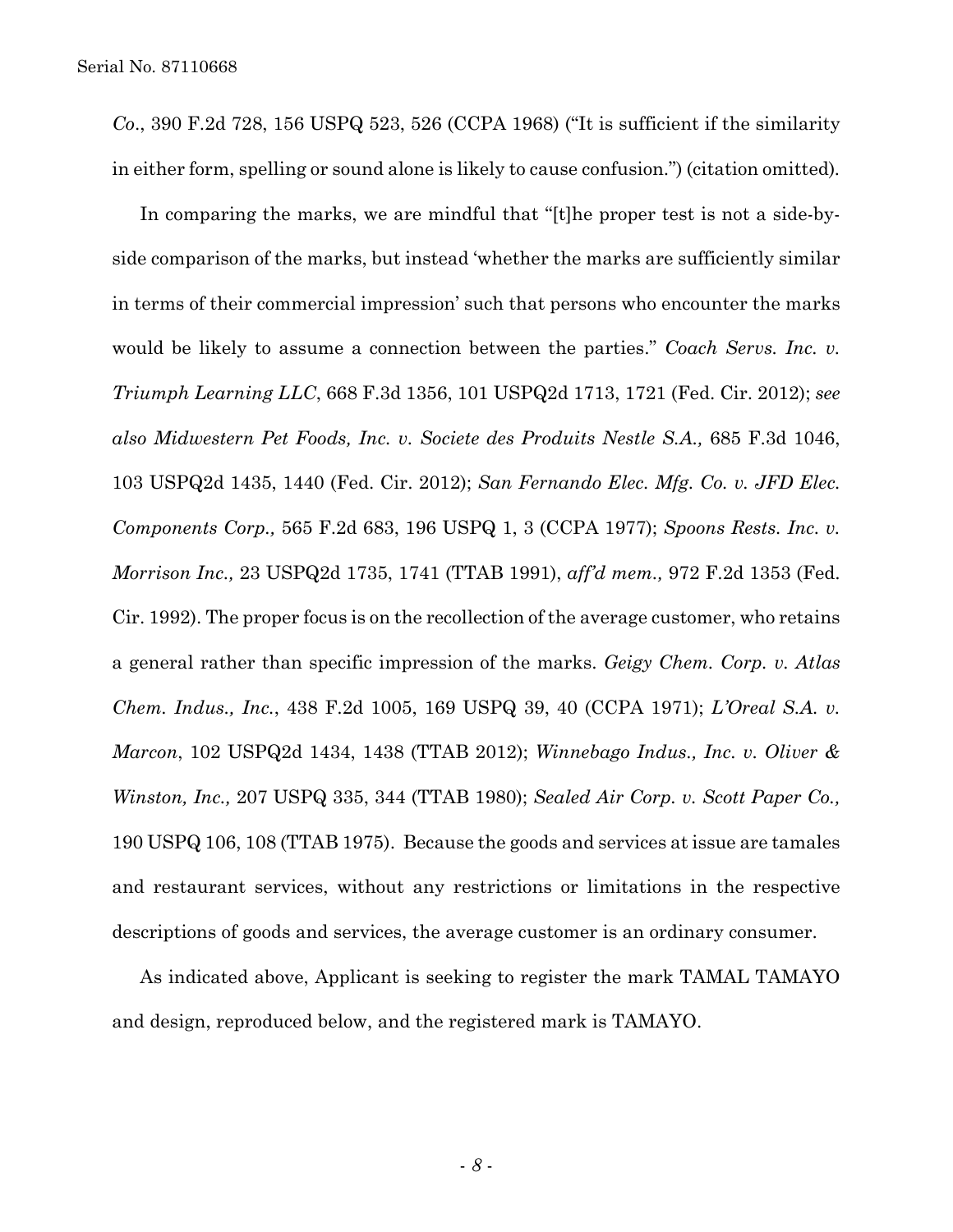

Applicant's mark TAMAL TAMAYO and design is similar to Registrant's mark because they share the name TAMAYO and, to that extent, they are similar in appearance, sound, connotation and commercial impression. In other words, because TAMAYO is a surname, the source of the goods and services is a person with the surname TAMAYO.

In analyzing Applicant's mark, the name TAMAYO is the most prominent feature by virtue of its size and location in the middle in the mark. There is nothing improper in stating that, for rational reasons, more or less weight has been given to a particular feature of a mark, such as a common dominant element, provided the ultimate conclusion rests on a consideration of the marks in their entireties. *In re Nat'l Data Corp.*, 753 F.2d 1056, 224 USPQ 749, 751 (Fed. Cir. 1985). "[I]f the dominant portion of both marks is the same, then confusion may be likely notwithstanding peripheral differences." *In re Denisi,* 225 USPQ 624, 624 (TTAB 1985). As discussed below, the differences between the marks fail to distinguish them.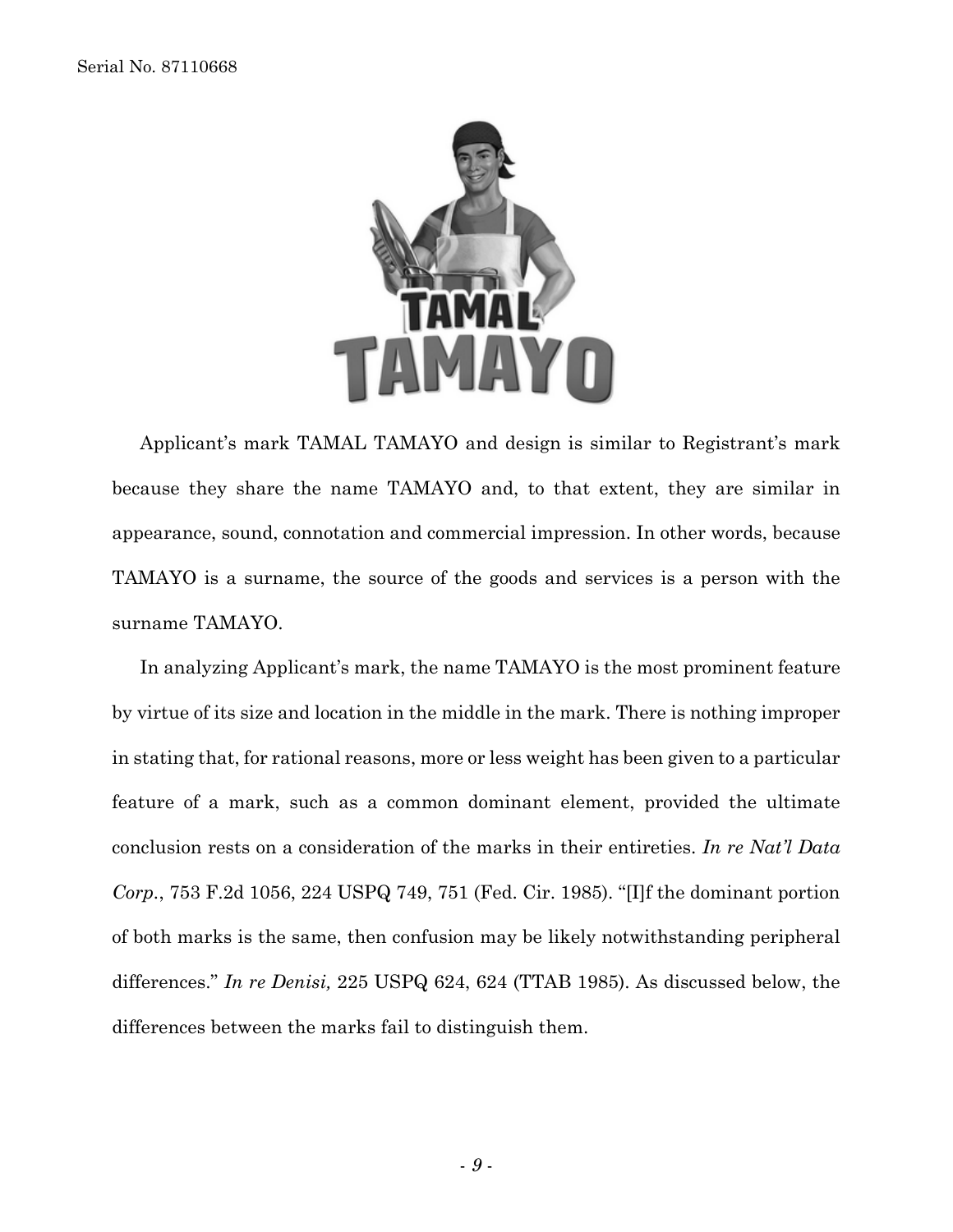1

Although we assess each mark in its entirety, the wording often is considered the dominant feature of a mark comprising both literal and design elements because it is the words that are most likely to indicate the source of the services. *See Jack Wolfskin Ausrustung Fur Draussen GmbH & Co. KGAA v. New Millennium Sports, S.L.U.*, 797 F.3d 1363, 116 USPQ2d 1129, 1134 (Fed. Cir. 2015), *cert. denied*, 136 S. Ct. 982 (2016); *In re Viterra Inc.*, 671 F.3d 1358, 101 USPQ2d 1905, 1908 (Fed. Cir. 2012). That is, it is the words that are likely to make an impression upon purchasers, be remembered by them, and be used by them to request the goods and services. *See Viterra*, 101 USPQ2d at 1908 (citing *CBS Inc. v. Morrow*, 708 F. 2d 1579, 218 USPQ 198, 200 (Fed. Cir 1983)); *Sweats Fashions Inc. v. Pannill Knitting Co*., 833 F.2d 1560, 4 USPQ2d 1793, 1798 (Fed. Cir. 1987).

With respect to the words, as noted above, the English translation of the word "Tamal" is "Tamale." A "tamale" is defined as "a Mexican dish made of minced and seasoned meat packed in cornmeal dough, wrapped in corn husks, and steamed."6 Accordingly, the word "Tamal" is a generic term for "tamales." It is well-settled that descriptive matter may have less significance in likelihood of confusion determinations. *See Cunningham v. Laser Golf Corp.*, 222 F.3d 943, 55 USPQ2d 1842, 1846 (Fed. Cir. 2000) ("Regarding descriptive terms, this court has noted that the 'descriptive component of a mark may be given little weight in reaching a conclusion on the likelihood of confusion.'") (quoting *In re Nat'l Data Corp.*, 224 USPQ at 752);

<sup>6</sup> *Dictionary.com* based on the RANDOM HOUSE DICTIONARY (2017) attached to Applicant's May 2, 2017 Response to an Office Action (TSDR 18).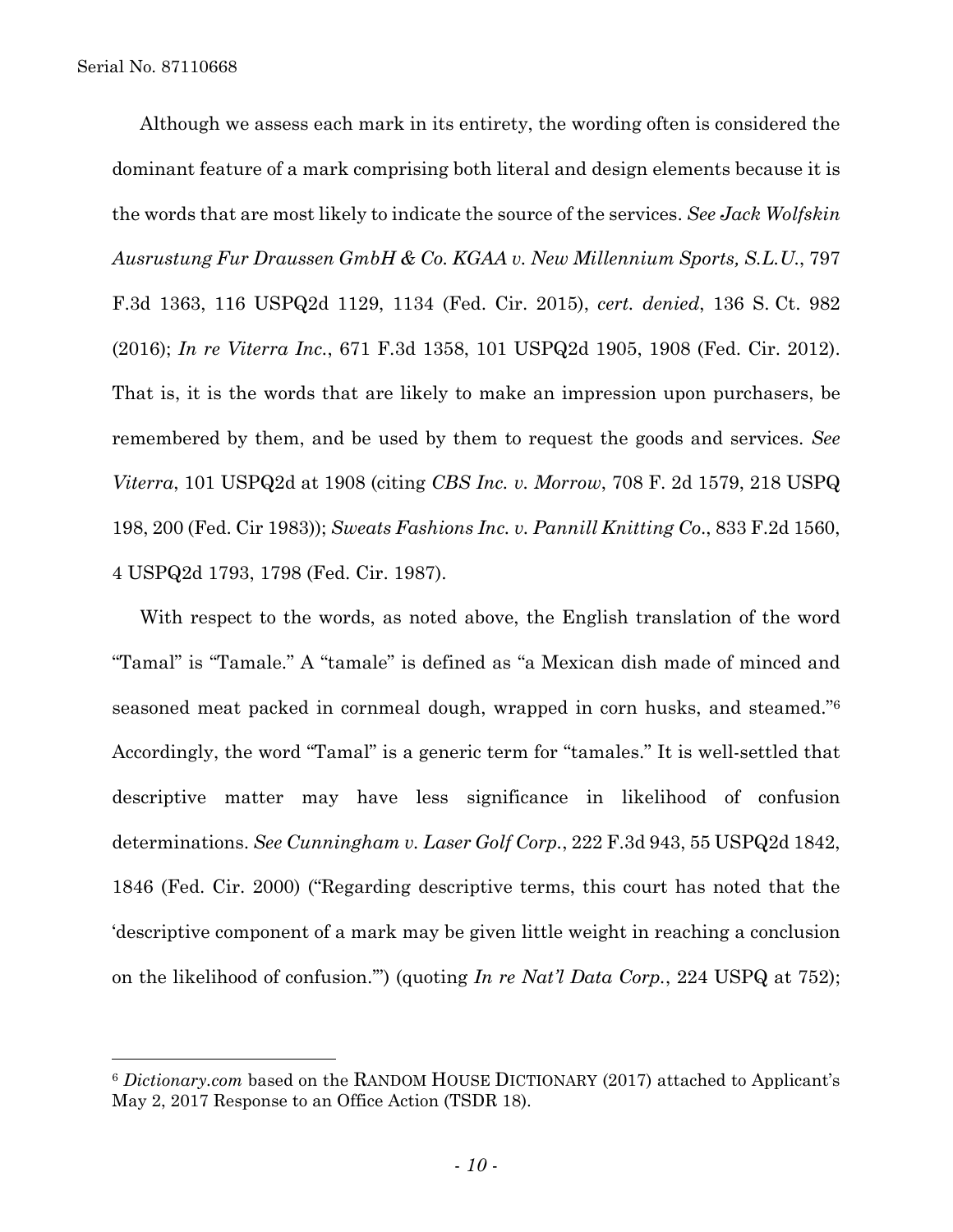1

*In re Dixie Rests. Inc.*, 105 F.3d 1405, 41 USPQ2d 1531, 1533-34 (Fed. Cir. 1997). Thus, the name TAMAYO is the most prominent element in Applicant's mark.

On the other hand, Applicant contends that "Tamal" is a given name and that "consumers are likely to perceive the term TAMAL as the first name of the chef character in the drawing."7 In that case, the marks share similar meanings and commercial impressions because consumers will perceive TAMAYO as being a surname and that Registrant's TAMAYO is a shortened version of Applicant's TAMAL TAMAYO and, thus, refer to the same person. *See In re C. H. Hanson Co.,*  116 USPQ2d 1351, 1353 (TTAB 2015) (HANSON is similar to C.H. HANSON); *Somerset Distilling, Inc. v. Speymalt Whisky Distrib., Ltd.,* 14 USPQ2d 1539, 1542 (TTAB 1989) (GORDON'S is similar to JAS. GORDON and design); *In re Leslie Hennessy, Jr.,* 226 USPQ 274, 276 (TTAB 1985) (HENNESSY is similar to LESLIE HENNESSY); *In re Sawyer of Napa, Inc.* 222 USPQ 923, 924 (TTAB 1983) (SAWYER is similar to TOM SAWYER).

Finally, while there is no explicit rule that marks must be found similar where one contains in part the whole of another, the fact that Registrant's mark is entirely subsumed by Applicant's mark increases the similarity between the two. *See, e.g., In In re Toshiba Med. Sys. Corp.*, 91 USPQ2d 1266, 1271 (TTAB 2009) (applicant's mark VANTAGE TITAN for medical magnetic resonance imaging diagnostic apparatus

<sup>7</sup> Applicant's Brief, p. 13 (7 TTABVUE 18) *citing BabyCenter.com* attached to Applicant's May 2, 2017 Response to an Office Action (TSDR 23).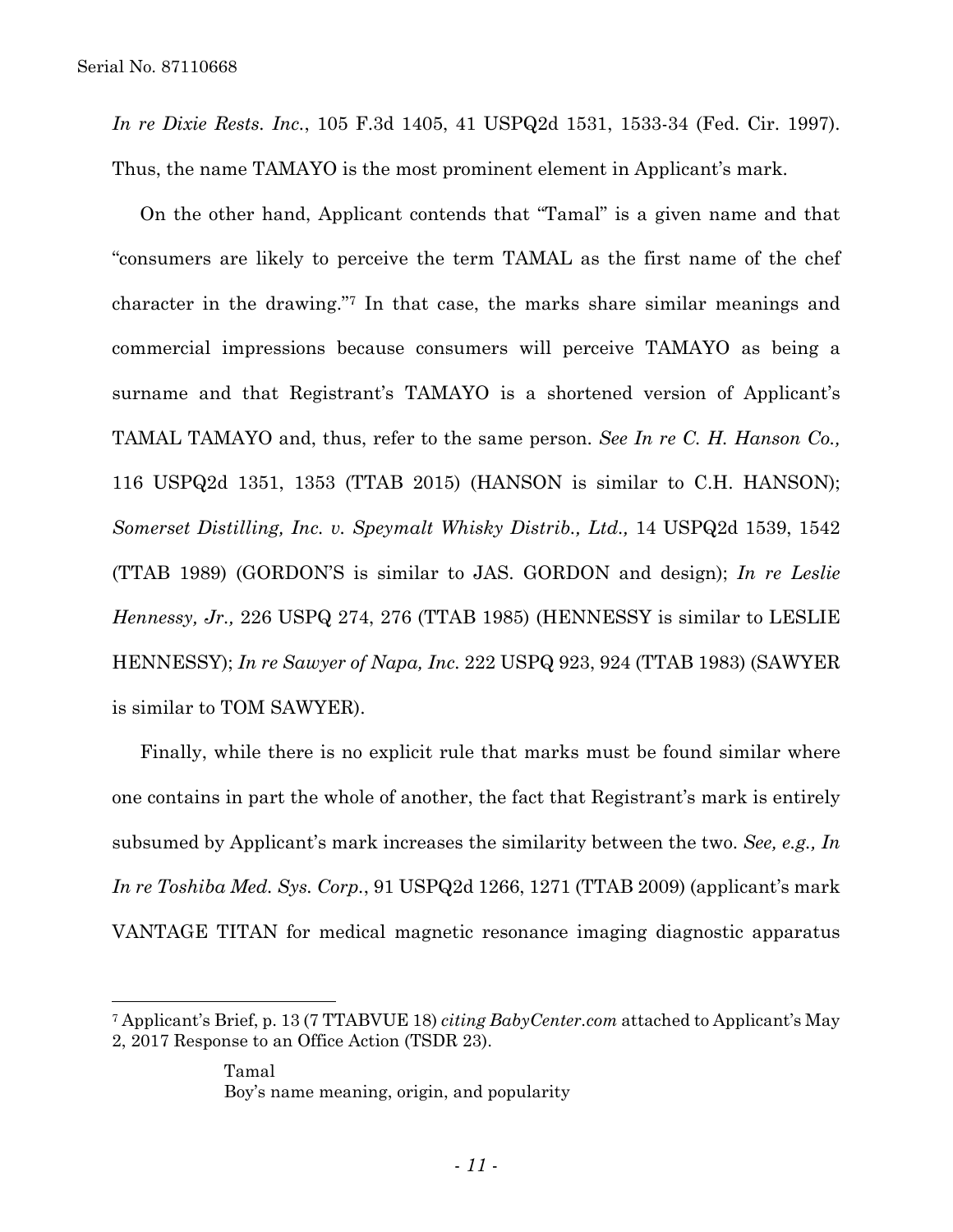confusingly similar to TITAN for medical ultrasound diagnostic apparatus); *Broadcasting Network Inc. v. ABS-CBN Int'l,* 84 USPQ2d 1560, 1568 (TTAB 2007) (respondent's mark ABS-CBN is similar to petitioner's mark CBN both for television broadcasting services); *In re El Torito Rests., Inc.*, 9 USPQ2d 2002, 2004 (TTAB 1988) (applicant's mark MACHO COMBOS for food items confusingly similar to MACHO for restaurant entrees); *In re Riddle*, 225 USPQ 630, 632 (TTAB 1985) (RICHARD PETTY'S ACCU TUNE for automotive service centers confusingly similar to ACCU-TUNE for automotive testing equipment).

In view of the foregoing, we find that the marks are similar in their entireties in terms of their appearance, sound, connotation and commercial impression. This favors finding a likelihood of confusion.

C. The similarity or dissimilarity and nature of the goods and services.

Applicant is seeking to register its mark for tamales and the cited mark is registered for restaurant services. The fact that restaurants may serve tamales is not enough to render those goods and services related. Instead, "[t]o establish likelihood of confusion a party must show *something more* than that similar or even identical marks are used for food products and for restaurant services." *In re Coors Brewing Co.,* 343 F.3d 1340, 68 USPQ2d 1059, 1063 (Fed. Cir. 2003) (quoting *Jacobs v. International Multifoods Corp.*, 668 F.2d 1234, 212 USPQ 641, 642 (CCPA 1982)).

In *Coors,* the Court of Appeals for the Federal Circuit explained why more evidence than just showing restaurants sell beer is required to prove that those goods and services are related: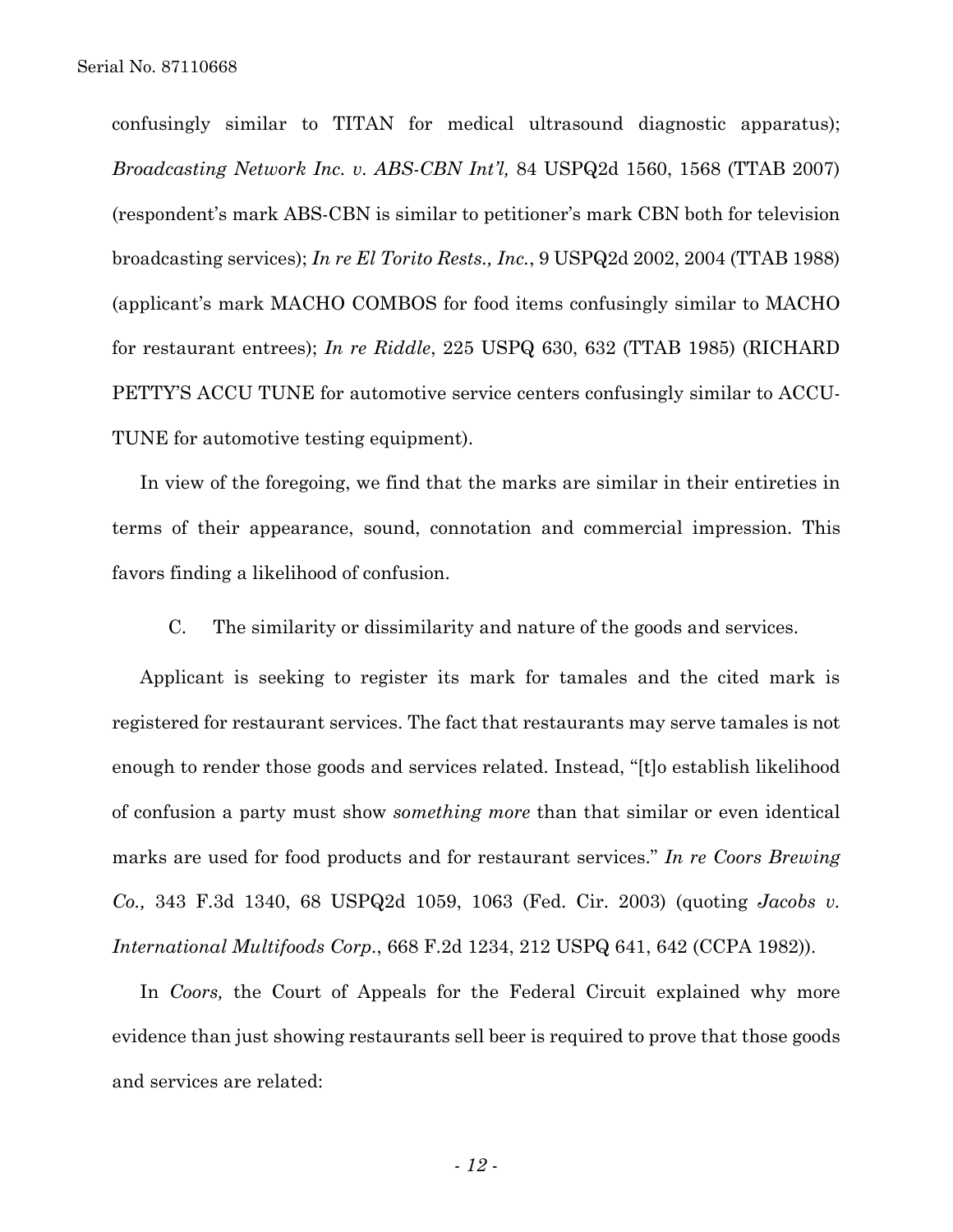It is not unusual for restaurants to be identified with particular food or beverage items that are produced by the same entity that provides the restaurant services or are sold by the same entity under a private label. Thus, for example, some restaurants sell their own private label ice cream, while others sell their own private label coffee. But that does not mean that any time a brand of ice cream or coffee has a trademark that is similar to the registered trademark of some restaurant, consumers are likely to assume that the coffee or ice cream is associated with that restaurant. The *Jacobs* case [*Jacobs v. International Multifoods Corp.*, 668 F.2d 1234, 212 USPQ 641 (CCPA 1982)] stands for the contrary proposition, and in light of the very large number of restaurants in this country and the great variety in the names associated with those restaurants, the potential consequences of adopting such a principle would be to limit dramatically the number of marks that could be used by producers of foods and beverages.

*Coors,* 68 USPQ2d at 1063. In other words, there is no *per se* rule that certain goods and services are related. *Lloyd's Food Products, Inc. v. Eli's, Inc.*, 987 F.2d 766, 25 USPQ2d 2027 (Fed. Cir. 1993) (no *per se* rule about confusion, where similar marks are used in connection with restaurant services and food products).

The diversity and expansion of businesses in a modern economy is not, in and of itself, sufficient to support an inference that purchasers are apt to believe that disparate products or services emanate from the same source. *See In re American Olean Tile Co.,* 1 USPQ2d 1823, 1826 (TTAB 1986). Taking the Examining Attorney's position to its logical extreme, not only would a senior user of a mark for restaurant services have prior rights for that mark for tamales, but the senior user of a mark for restaurant services could have prior rights for that mark for other foods, beverages and condiments (*e.g.,* wine or spirits, salsa, mustard, chips, desserts, *etc.*) and a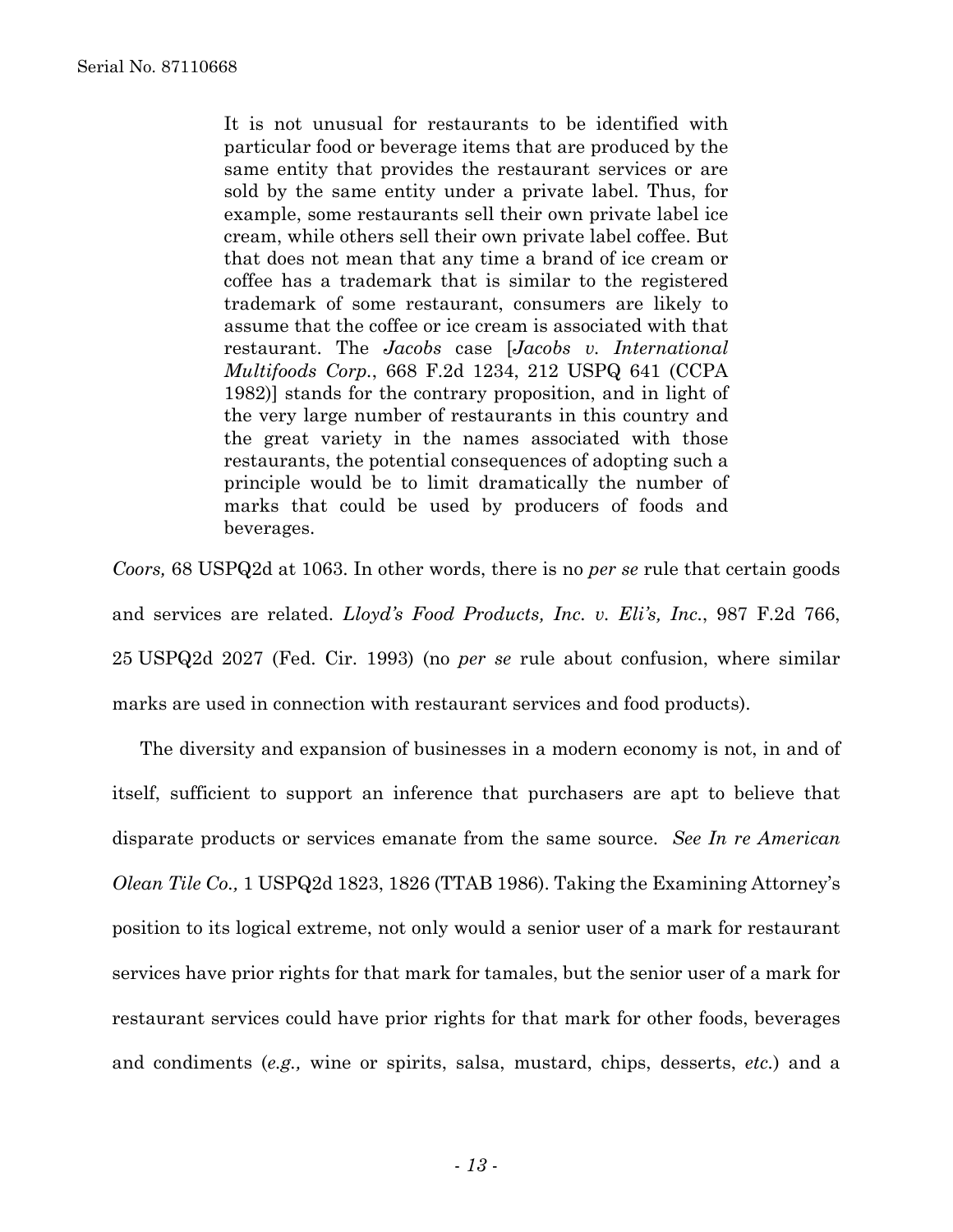variety of broadly described promotional items (*e.g.,* clothing, glassware, toys, jewelry, sunglasses, paper products, *etc*.).

The Board has found the "something more" requirement to be met under the following circumstances:

• Applicant's mark made clear that its restaurant specialized in registrant's type of goods. *See In re Golden Griddle Pancake House Ltd.,* 17 USPQ2d 1074 (TTAB 1990) (GOLDEN GRIDDLE PANCAKE HOUSE for restaurant services confusingly similar to GOLDEN GRIDDLE for table syrup); *In re Azteca Restaurant Enterprises, Inc.,*  50 USPQ2d 1209 (TTAB 1999) (AZTECA MEXICAN RESTAURANT for restaurant services confusingly similar to AZTECA for Mexican food items);

• The record showed that registrant's wines were actually sold in applicant's restaurant. *See In re Opus One Inc*., 60 USPQ2d 1812, 1815 (TTAB 2001) ("the record in this case reveals that registrant's OPUS ONE wine is offered and served by applicant at its OPUS ONE restaurant."); and

• Registrant's mark was found to be "a very unique, strong mark." *See In re Mucky Duck Mustard Co. Inc.*, 6 USPQ2d 1467, 1469 (TTAB 1988) ("the Examining Attorney has indicated that he has been unable to find, in the records of the Patent and Trademark Office, any registration, other than the cited registration, for a mark containing the expression 'Mucky Duck,'" nor has applicant offered any evidence of third-party use of marks containing the expression.).

We now analyze whether the record includes evidence sufficient to meet the "something more" requirement. The Trademark Examining Attorney submitted

- *14* -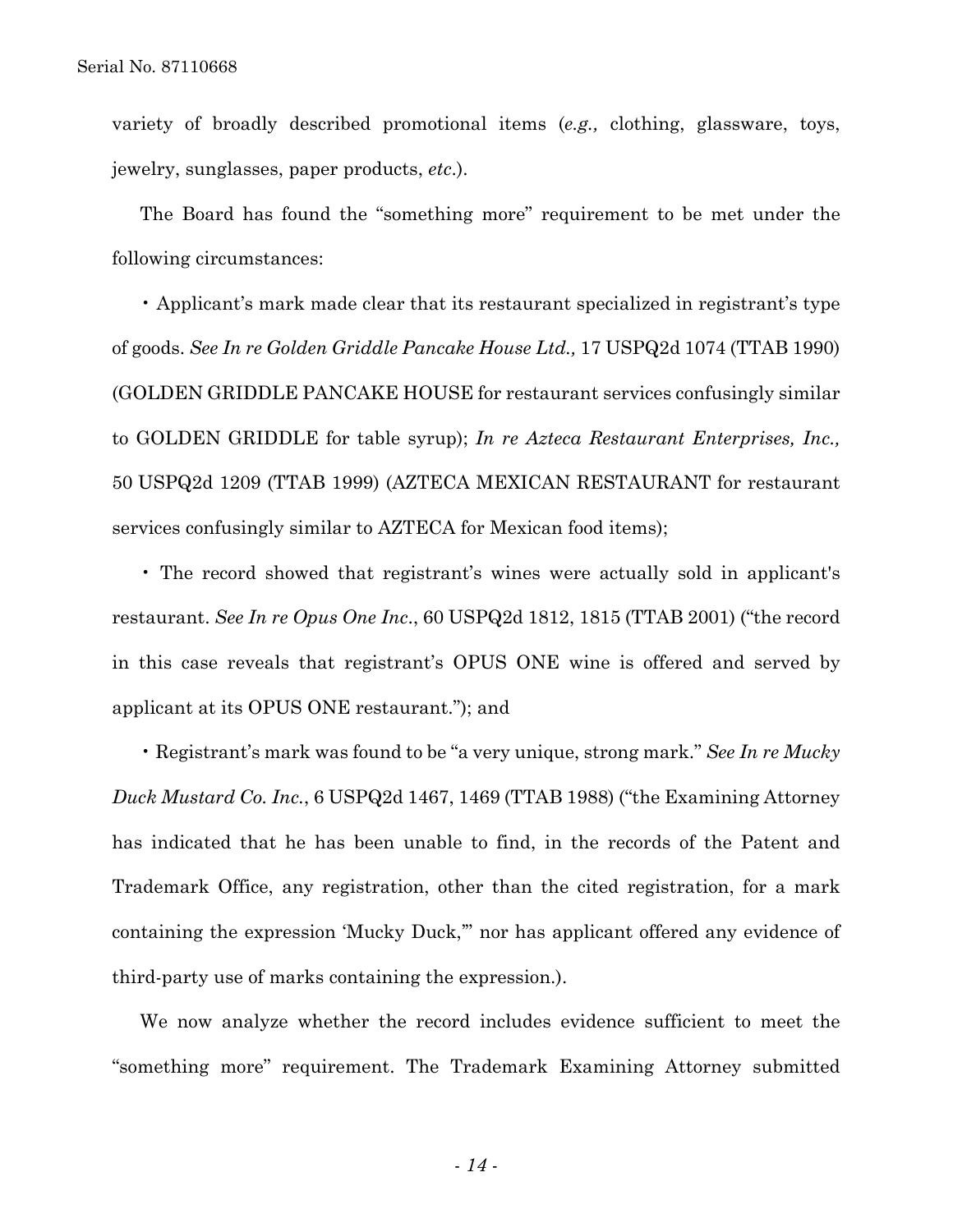$\overline{a}$ 

excerpts from third-party websites listed below showing the third parties using the same marks to identify their restaurant services and packaged tamales:

• *Swamplot.com* (June 1, 2011)<sup>8</sup>

"Remember the Alamo Spinach and Cheese: New Tamale Central Coming to the Northside," a news article announcing the development of the Alamo Table Company "tamale-themed entertainment: a full-service restaurant, a cantina opened late, a panaderia that will open early, a banquet and reception hall, and a raspa and dessert bar open primarily on weekends." This will be "next door to the company's existing handmade tamale HQ."

• Central Market (*centralmarket.com*)9

Excerpts from this website show advertisements for that company's café and its packaged tamales.

• Dean & DeLuca (*deandeluca.com*)10

<sup>8</sup> November 2, 2016 Office Action (TSDR 12-13). The Trademark Examining Attorney also included an excerpt from the H•E•B website (*heb.com*) advertising the sale of Alamo Mild Pork Tamales. November 2, 2016 Office Action (TSDR 18). However, there is no way to tell whether the Alamo Mild Pork Tamales are an H•E•B product or an Alamo Table Company product sold by  $H \cdot E \cdot B$ .

Likewise, there is no way to tell whether the Pedro's Tamales in Lubbock, Texas discussed in the *Lubbock Avalanche Journal* (November 2, 2016 Office Action (TSDR 54)) is the same entity as Pedro's Tamales Inc. advertised by Nieman Marcus (November 2, 2016 Office Action (TSDR 59)).

Amy's Drive Thru (*amysdrivethru.com*) (November 2, 2016 Office Action (TSDR 21)) is a different entity than Amy's (amy's.com) (November 2, 2016 Office Action (TSDR 28)) because Amy's Drive Thru copyright notice identifies Amy's Drive Thru (TSDR 27) while Amy's copyright notice identifies Amy's Kitchen's Inc. (TSDR 29).

<sup>9</sup> November 2, 2016 Office Action (TSDR 30).

<sup>10</sup> November 2, 2016 Office Action (TSDR 34).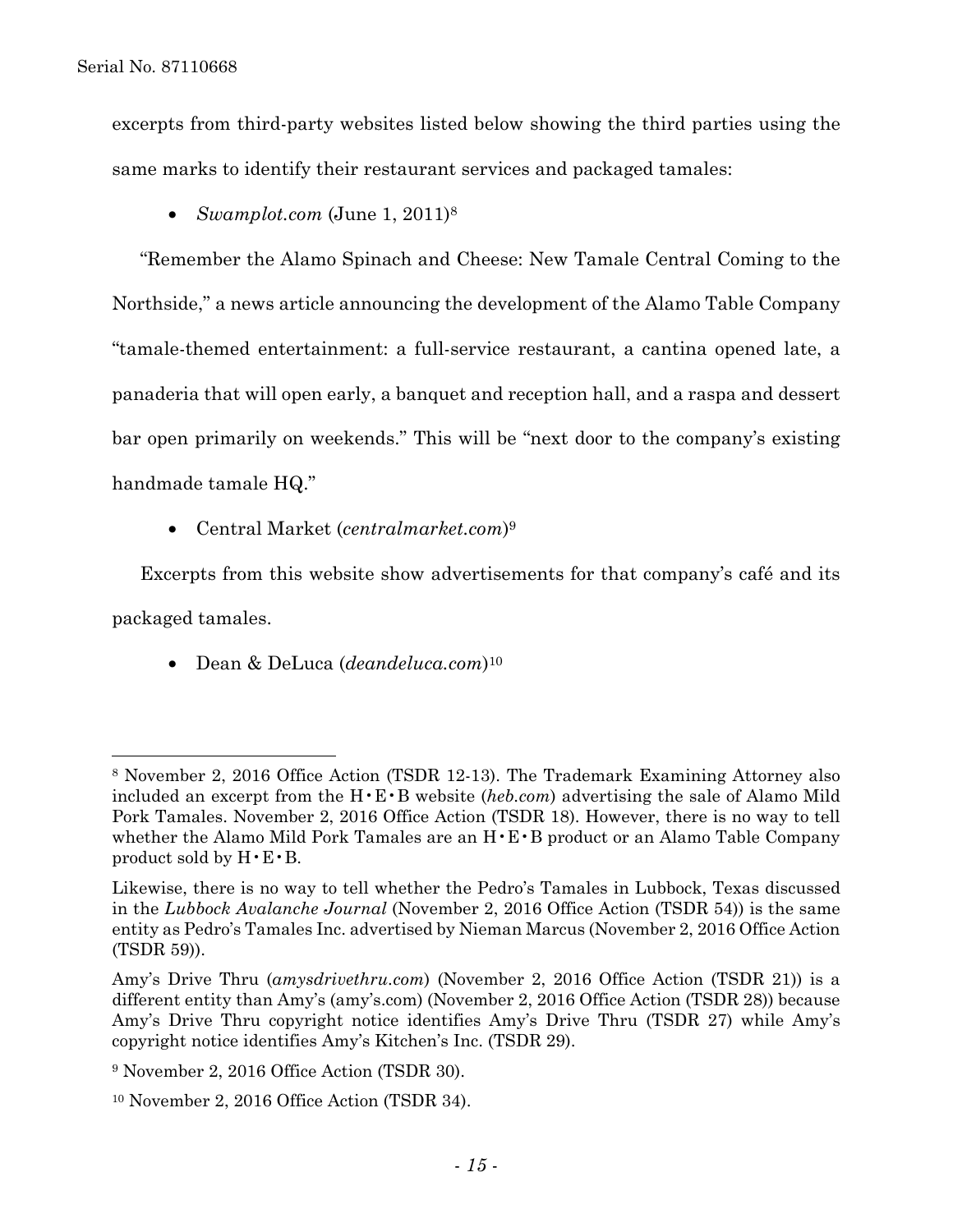Excerpts from this website show advertisements for that company's café and its packaged tamales.

• Fat Mama's Tamales (*fatmamastamales.com*)11

This website advertises both Fat Mama's Tamale restaurant and packaged tamales.

• Hot Damn Tamales! (*hotdamntamales.com*)12

This website advertises the sale of packaged Hot Damn Tamales tamales, as well as the Hot Damn Tamales restaurant, carryout and catering services.

• Rolando's (*rolandosrestaurant.com*)13

This website advertises the company's restaurant and carryout services. The website does not advertise packaged tamales.

• Texas Tamale Company (*texastamale.com*)14

The Texas Tamale Company website advertises the company's packaged tamales and its Mexican delicatessen and restaurant services.

• Tony's Tamales (*tonystamales.com*)15

The website advertises Tony's Tamales restaurant services and packaged tamales.

• *Tucson Citizen* (*tucsoncitizen.com*) (December 25, 1996)16

1

<sup>11</sup> November 2, 2016 Office Action (TSDR 39).

<sup>12</sup> November 2, 2016 Office Action (TSDR 46).

<sup>13</sup> November 2, 2016 Office Action (TSDR 61).

<sup>14</sup> November 2, 2016 Office Action (TSDR 63).

<sup>15</sup> November 2, 2016 Office Action (TSDR 69).

<sup>16</sup> November 2, 2016 Office Action (TSDR 75).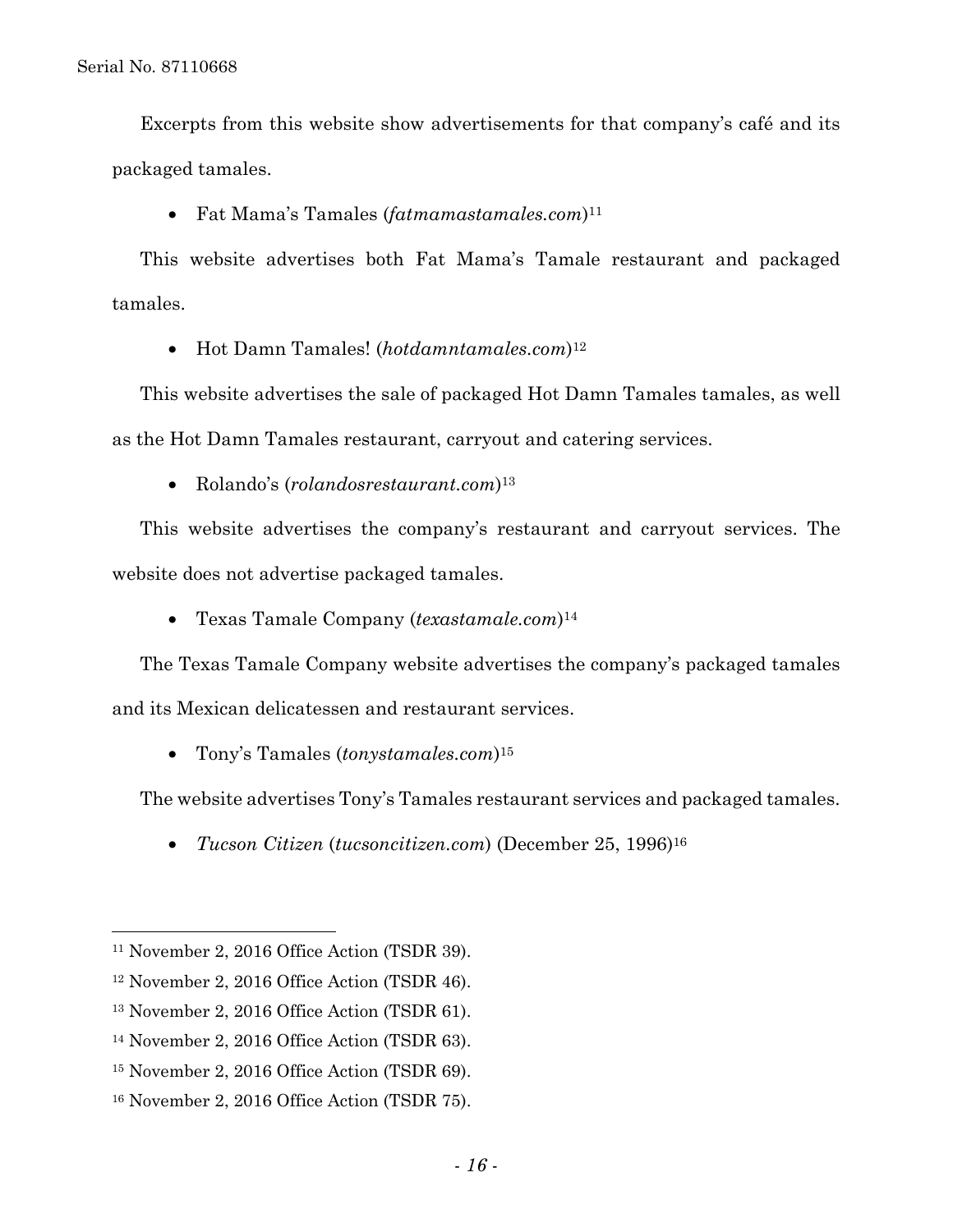A news article entitled "Mail-Order Mexican Food" reports on restaurants in Tucson that render mail order food services, including tamales, to remote customers.

• Tucson Tamale (*tucsontamale.com*)17

This website advertises the company's restaurant services and packaged tamales.

The above-noted evidence shows that companies that render restaurant services may also sell packaged tamales. However, in light of the requirement that "something more" be shown to establish the relatedness of tamales and restaurant services for purposes of demonstrating likelihood of confusion, the evidentiary record does not support a finding that consumers are likely to conclude that tamales and restaurant services with similar marks emanate from the same source. On a more comprehensive record, the Federal Circuit found that the degree of overlap between the sources of restaurant services and sources of beer *de minimis*. *See Coors,* 68 USPQ2d at 1063.18

The Examining Attorney contends that he has met the something more standard because the record shows that the same entities may render restaurant services and sell tamales under the same mark. However, as noted above, "[t]o establish likelihood of confusion a party must show *something more* than that similar or even identical marks are used for food products and for restaurant services." *Coors Brewing,*  68 USPQ2d at 1063. That the same entity renders restaurant services and sells tamales under the same mark is that for which something more must be shown.

1

<sup>17</sup> November 2, 2016 Office Action (TSDR 77).

<sup>18</sup> In addition to evidence of restaurants serving food and beverages, the Board considered articles showing the brewpubs, which brew their own beer, often feature restaurant services and third-party registrations showing a single mark has been registered for beer and restaurant services. *Coors,* 68 USPQ2d at 1063.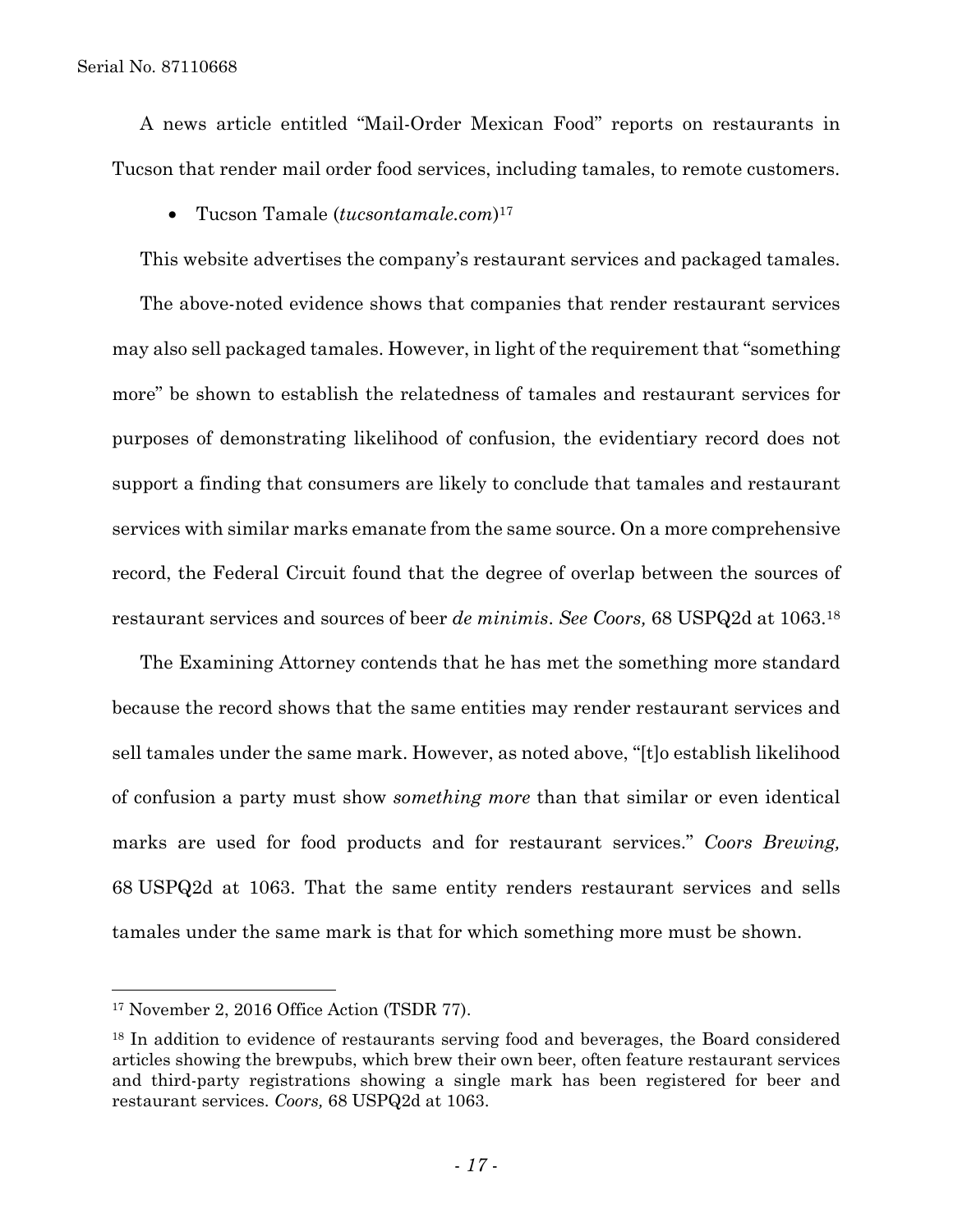The Trademark Examining Attorney also contends that the marks in this case are analogous to the marks in *Azteca Rest,* 50 USPQ2d 1209*.* because Applicant's mark "indicates not only that restaurant services might be involved given there is a cook with an apron holding a pot lid above a pot, but applicant's mark also indicates that tamales are specifically involved since the mark itself features the wording 'TAMAL' which translates to 'tamale' just below the cook."<sup>19</sup> We disagree. The marks at issue in *Azteca Rest.* were applicant's mark AZTECA MEXICAN RESTAURANT for restaurant services and the registered mark AZTECA for "partially prepared Mexican foods, namely, tortillas." The Board found that the something more requirement was met because Applicant's mark for restaurant services indicated that it served Mexican food. In this case, Registrant's mark TAMAYO for restaurant services does not make clear or in any way indicate that Registrant serves tamales.

Moreover, there is no evidence that Registrant's restaurant services serves Applicant's tamales in its restaurant upon which we may find that the "something more" requirement has been met. Also, as discussed above, because Registrant's mark is primarily merely a surname registered on the Supplemental Register, it is not inherently distinctive and there is no evidence regarding its commercial strength. Accordingly, Registrant's mark is not a "very unique, strong mark" upon which we may support a finding of "something more."

On this record, we find that the goods and services are not similar or related. This weighs against finding a likelihood of confusion.

 $\overline{a}$ 

<sup>19</sup> Trademark Examining Attorney's Brief (9 TTABVUE 10).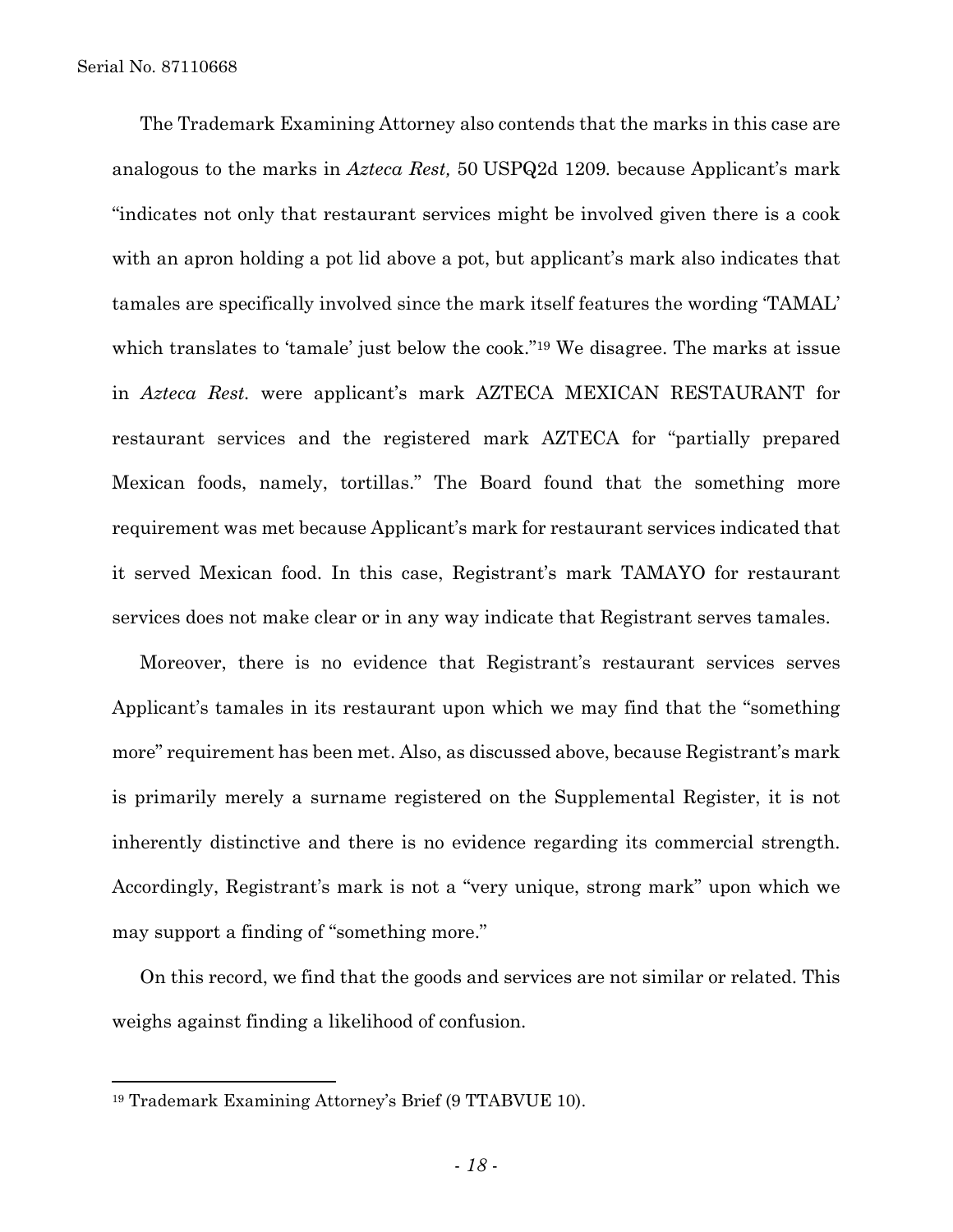D. Established, likely-to-continue channels of trade and purchasers to whom sales are made.

The above-noted evidence establishes that tamales and restaurant services mark be encountered by the same consumers in the same marketing milieu and, therefore, supports finding that tamales and restaurant services are offered in some of the same channels to trade to some of the same consumers.

E. Analyzing the factors.

Even though the marks are similar in some respects and the goods and services are sometimes offered in some of the same channels of trade to some of the same consumers, because the registered mark is not inherently distinctive and because the goods and services have not been shown to be sufficiently related, we find that Applicant's mark TAMAL TAMAYO and design for tamales is not likely to cause confusion with the registered mark TAMAYO for restaurant services.

II. Whether Applicant's exclusive right to use the word "TAMAL" must be disclaimed?

A requirement under Section 6 of the Trademark Act, 15 U.S.C. § 1056, for a disclaimer of unregistrable matter in a mark is appropriate when that matter is merely descriptive of the goods. *See In re Stereotaxis Inc.*, 429 F.3d 1039, 77 USPQ2d 1087, 1089 (Fed. Cir. 2005). Merely descriptive or generic terms are unregistrable under Section  $2(e)(1)$  of the Trademark Act, 15 U.S.C. § 1052(e)(1), and therefore are subject to a disclaimer requirement if the mark is otherwise registrable. Failure to comply with a disclaimer requirement is a ground for refusal of registration. *See In*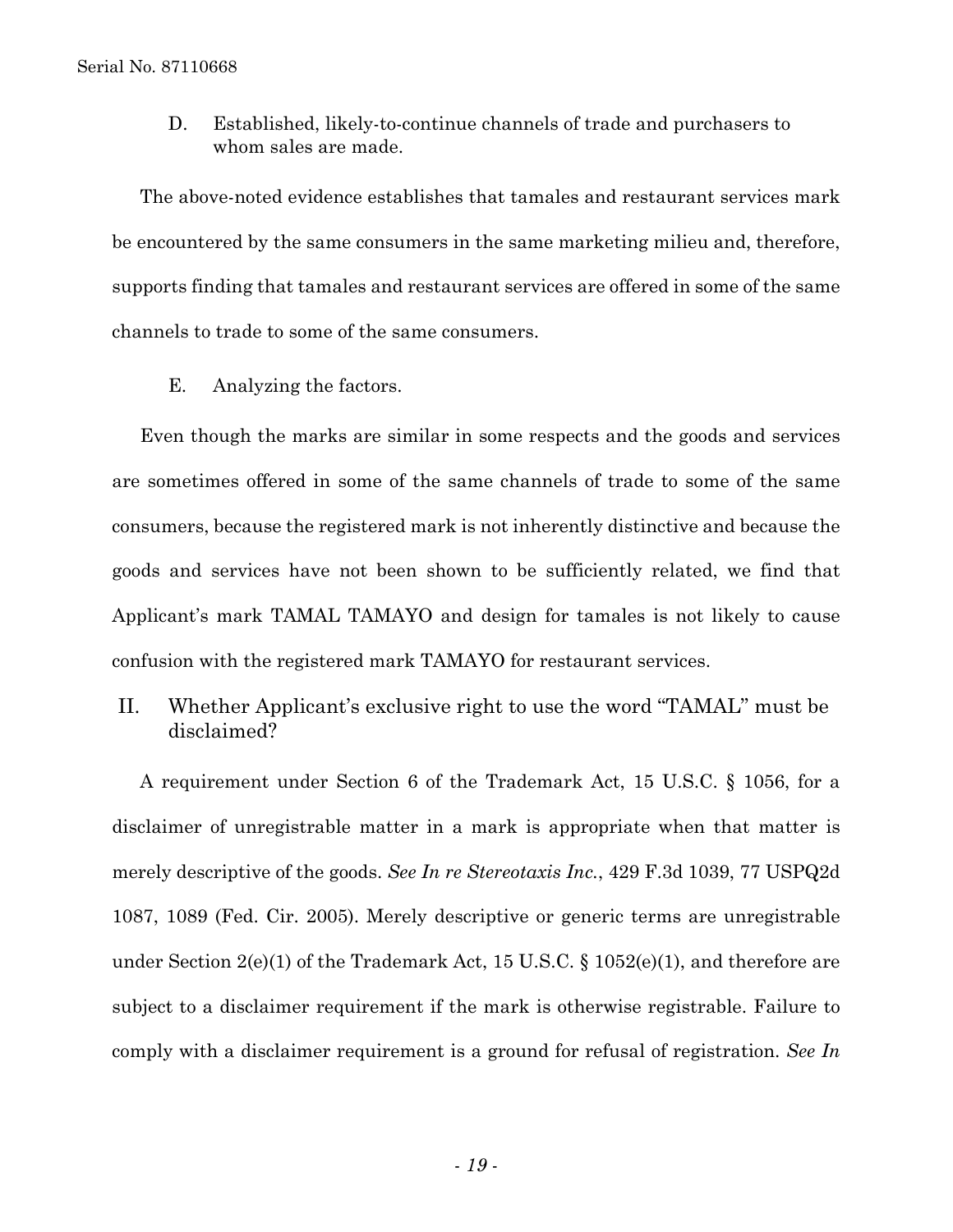*re La. Fish Fry Prods., Ltd.*, 797 F.3d 1332, 116 USPQ2d 1262, 1266 (Fed. Cir. 2015); *In re RiseSmart Inc.*, 104 USPQ2d 1931, 1933 (TTAB 2012).

A term is merely descriptive within the meaning of Section 2(e)(1) of the Trademark Act if it immediately conveys knowledge of an ingredient, quality, characteristic, function, feature, purpose, or use of the goods or services with which it is used. *See, e.g., In re Chamber of Commerce of the U.S.*, 675 F.3d 1297, 102 USPQ2d 1217, 1219 (Fed. Cir. 2012); *In re Gyulay*, 820 F.2d 1216, 3 USPQ2d 1009, 1009 (Fed. Cir. 1987). Whether a particular term is merely descriptive must be determined not in the abstract, but in relation to the goods or services for which registration is sought, the context in which the mark is used, and the possible significance that the mark is likely to have to the average purchaser encountering the goods or services in the marketplace. *See In re Bayer Aktiengesellschaft*, 488 F.3d 960, 82 USPQ2d 1818, 1831 (Fed. Cir. 2007); *Couch/Braunsdorf Affinity, Inc. v. 12 Interactive, LLC*, 110 USPQ2d 1458, 1473 (TTAB 2014); *In re Remacle*, 66 USPQ2d 1222, 1224 (TTAB 2002). In other words, the issue is whether someone who knows what the goods or services are will understand the mark to convey information about them. *In re Fat Boys Water Sports LLC,* 118 USPQ2d 1511, 1512 (TTAB 2016).

The Trademark Examining Attorney argues that Applicant must disclaim the exclusive right to use the term "Tamal" because the English translation of "Tamal" is "Tamale" and "Tamale" is generic for tamales.20 Applicant, on the other hand, does not argue that "Tamal" is not descriptive or generic, rather Applicant contends that

 $\overline{a}$ 

<sup>20</sup> Trademark Examining Attorney's Brief (9 TTABVUE 15).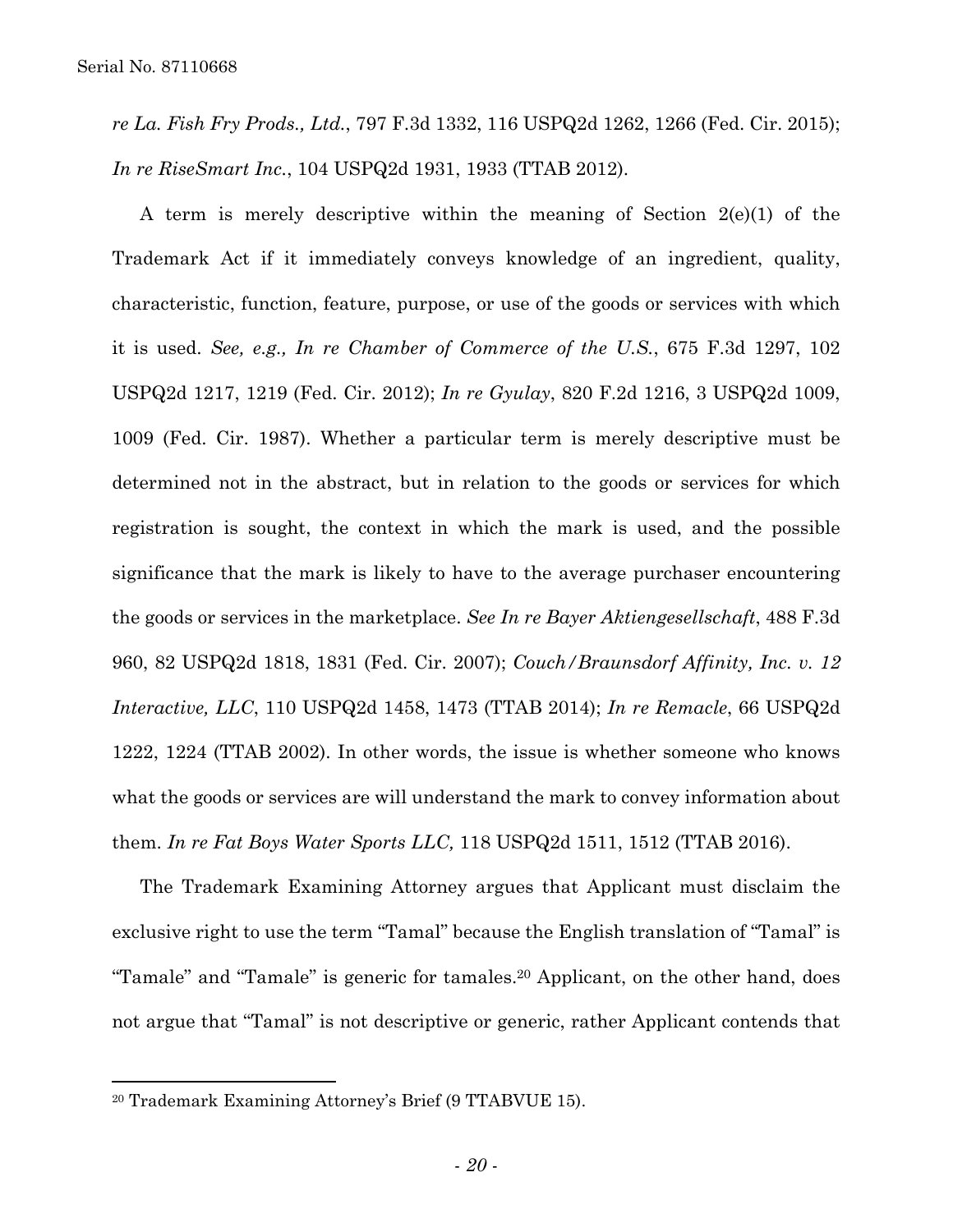consumers will not translate the word "Tamal" and that they are likely to perceive that term as being the first name of the chef appearing in the drawing.21 Accordingly, Applicant concludes that "Tamal Tamayo" is a unitary term obviating the need for a disclaimer.22

A unitary mark is a mark with multiple elements that create a single and distinct commercial impression separate and apart from the meaning of its constituent elements. *Dena Corp. v. Belvedere Int'l Inc.,* 950 F.2d 1555, 21 USPQ2d 1047, 1052 (Fed. Cir. 1991). The Board explained that a unitary mark could be created "where the words which have been put together function as a unit, with each relating to the other rather than directly to the goods." *In re Kraft, Inc.,* 218 USPQ 571, 573 (TTAB 1983) (LIGHT N' LIVELY perceived as a unitary term, in part, because of its alliterative nature: when a composite mark is unitary in nature, no disclaimer is required);23 *see also In re EBS Data Processing, Inc.,* 212 USPQ 964, 966 (TTAB 1981) ("disclaimers are often required of portions of composite marks in order that it might be understood that a significant element of a composite mark is not being exclusively appropriated by itself apart from the composite.").

1

 $21$  Applicant's Brief, p. 13 (7 TTABVUE 18).

 $22$  Applicant's Brief, pp. 13-14 (7 TTABVUE 18-19).

<sup>23</sup> *In re Kraft,* the Board found that the mark LIGHT N' LIVELY was unitary because it had a suggestive significance apart from the merely descriptive significance of the individual term LIGHT for reduced calorie mayonnaise. Based upon that reasoning, the Board held that a disclaimer of the term LIGHT was unnecessary.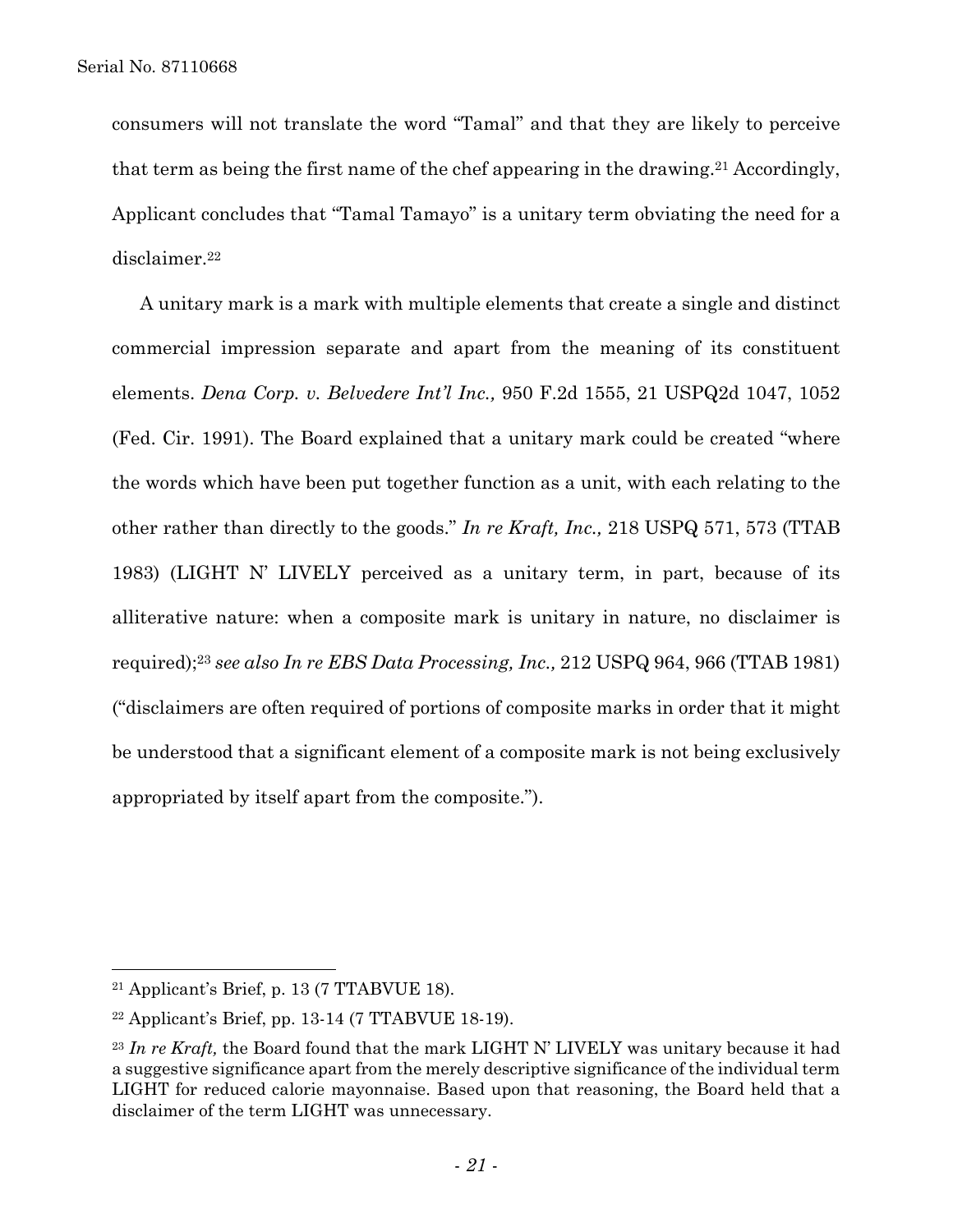As discussed above, Applicant argues, in essence, that "Tamal" is a double entendre because it can be perceived as the given name Tamal, as well as the generic term tamale.

> A "double entendre" is a word or expression capable of more than one interpretation. For trademark purposes, a "double entendre" is an expression that has a double connotation or significance *as applied to the goods or services*. The mark that comprises the "double entendre" will not be refused registration as merely descriptive if one of its meanings is not merely descriptive in relation to the goods or services.

> A true "double entendre" is unitary by definition. An expression that is a "double entendre" should not be broken up for purposes of requiring a disclaimer. *See In re Kraft, Inc.*, 218 USPQ 571, 573 (TTAB 1983), where the Board found inappropriate a requirement for a disclaimer of "LIGHT" apart from the mark "LIGHT N' LIVELY" for reduced calorie mayonnaise, stating as follows:

> > The mark "LIGHT N' LIVELY" as a whole has a suggestive significance which is distinctly different from the merely descriptive significance of the term "LIGHT" per se. That is, the merely descriptive significance of the term "LIGHT" is lost in the mark as a whole. Moreover, the expression as a whole has an alliterative lilting cadence which encourages persons encountering it to perceive it as a whole.

*See also In re Symbra'ette, Inc.*, 189 USPQ 448 (TTAB 1975) (holding SHEER ELEGANCE for panty hose to be a registrable unitary expression; thus, no disclaimer of "SHEER" considered necessary).

TRADEMARK MANUAL OF EXAMINING PROCEDURE ("TMEP") § 1213.05(c) (October

2017).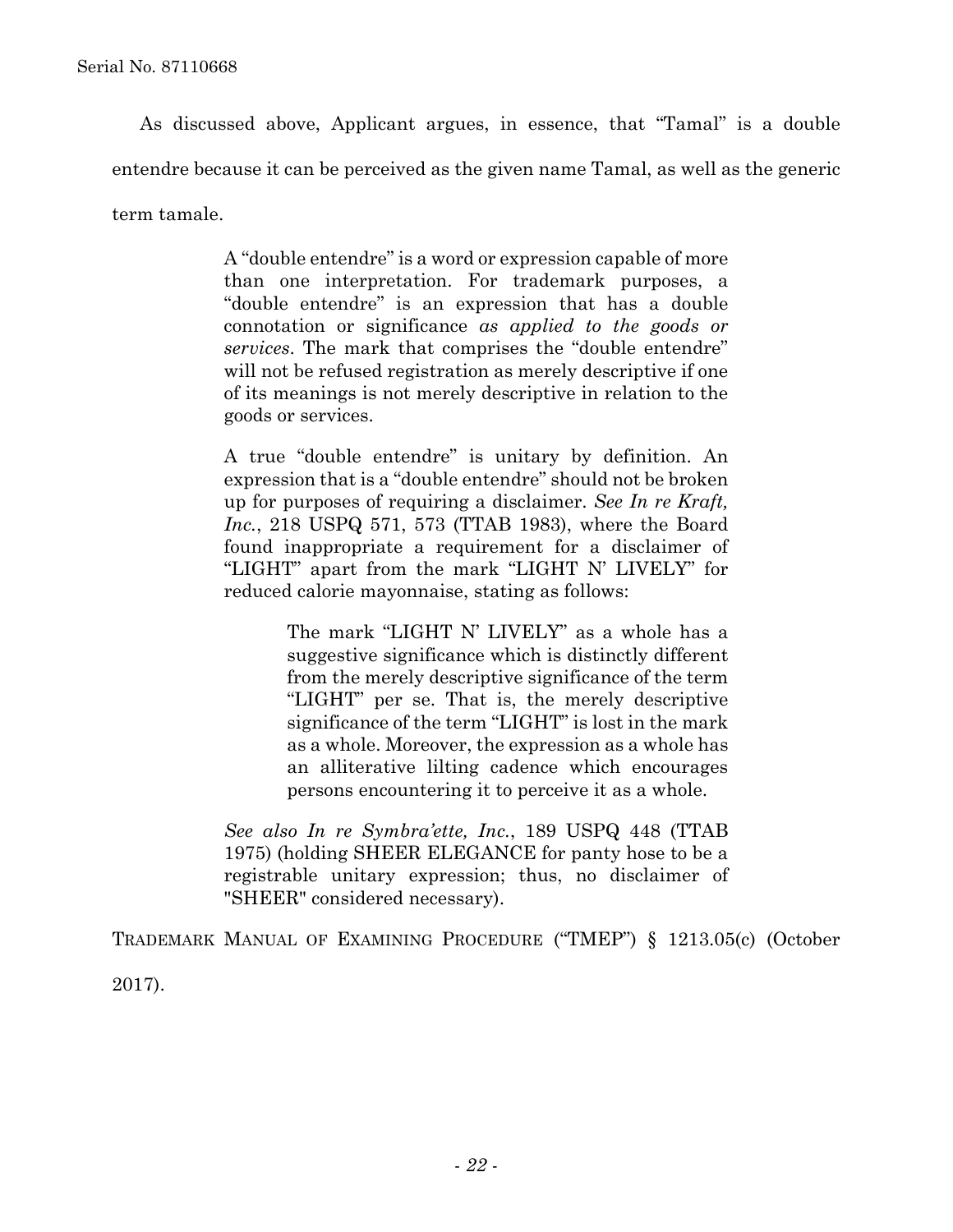$\overline{a}$ 

Nevertheless, because "[t]he English translation of TAMAL in the mark is tamale," the Trademark Examining Attorney required Applicant to disclaim the exclusive right to use the Spanish word "Tamal" which is a generic term for the goods in the application.24 Spanish is a modern language widely spoken in the United States. *See also In re Highlights for Children, Inc.,* 118 USPQ2d 1268, 1271 (TTAB 2016); *In re La Peregrina Ltd.*, 86 USPQ2d 1645, 1648 (TTAB 2008) ("there is no question that Spanish is a common, modern language"). The 2011 American Community Survey, the primary source for language data, reports that 37.6 million U.S. residents age five and over spoke Spanish at home.<sup>25</sup> Thus, the term "Tamal" has a definite English translation that ordinary consumers familiar with Spanish will stop and translate.

<sup>&</sup>lt;sup>24</sup> Trademark Examining Attorney's Brief (9 TTABVUE 3) ("applicant is required to disclaim exclusive right to use the wording 'TAMAL' because, since it translates to 'tamale' in Spanish, it is merely descriptive of and generic for applicant's tamales.").

<sup>25</sup> *See* "Language Use in the United States: 2012," accessed at http://www.census.gov/prod/2013pubs/acs-22.pdf. Because the U.S. census is a standard reference, we may take judicial notice of the information. *See Blackhorse v. Pro-Football, Inc.*, 111 USPQ2d 1080, 1098 n.114 (TTAB 2014), *aff'd*, 112 F. Supp. 3d 439, 115 USPQ2d 1524 (E.D. Va. 2015), *vacated and remanded, Pro Football,Inc. v. Blackhorse*, 709 F. App'x 183 (per curiam) (4th Cir. 2018) (mem.); *In re Broyhill Furniture Industries Inc.*, 60 USPQ2d 1511, 1514 n.4 (TTAB 2001).

The Trademark Examining Attorney cited an Internet link to the census presumably for us to take judicial notice of the information. This is improper. Because the information displayed at a link's Internet address can be changed or deleted, merely providing a link to a website is insufficient to make information from that site of record. *See, e.g.*, *In re Olin Corp.,* 124 USPQ2d 1327, 1332 n.15 (TTAB 2017); *In re Powermat Inc.*, 105 USPQ2d 1789, 1791 (TTAB 2013); *In re HSB Solomon Assocs. LLC*, 102 USPQ2d 1269, 1274 (TTAB 2012). The better practice is to include a copy of the information from which we should take judicial notice.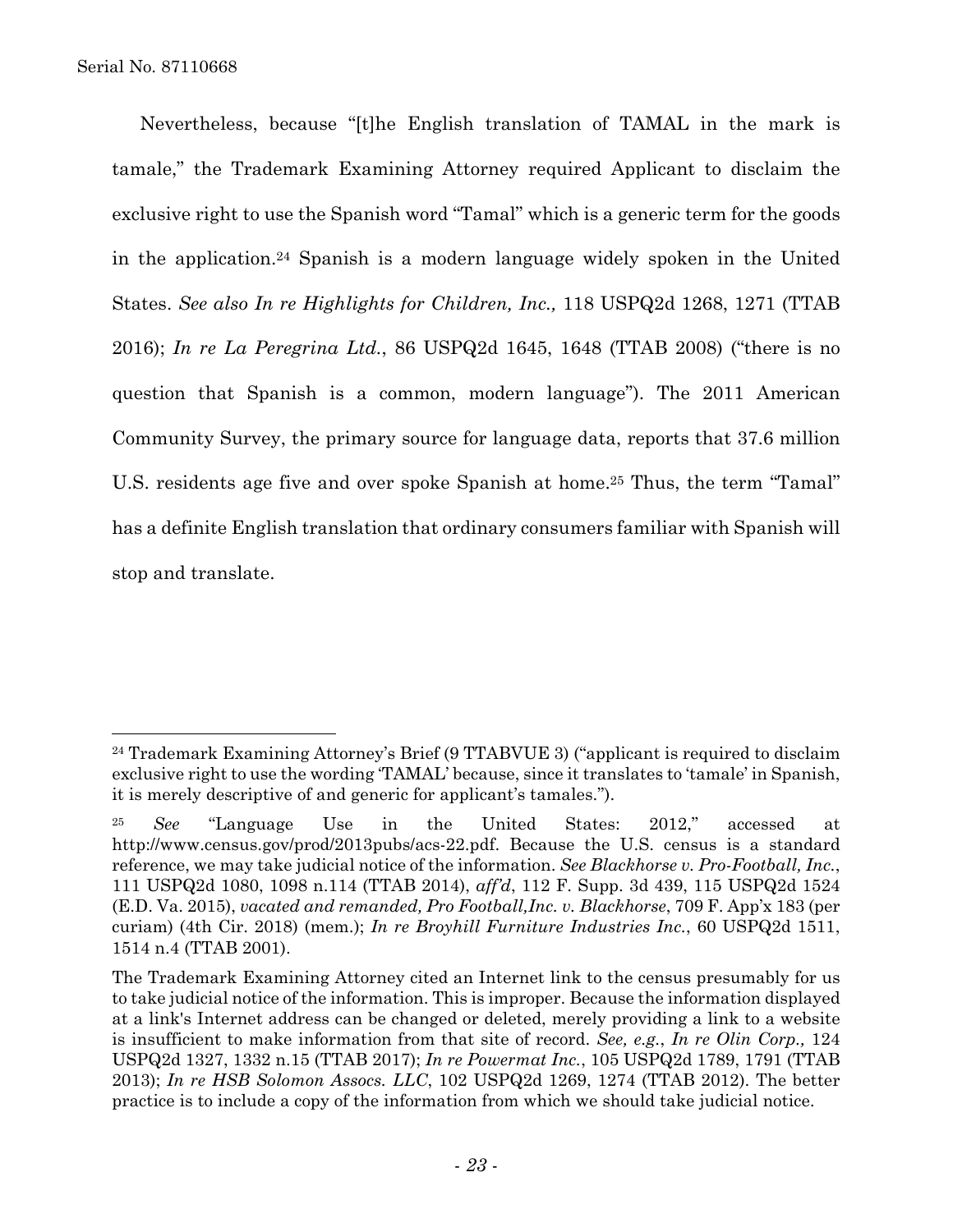l

Moreover, the only evidence regarding "Tamal" as a given name is from *BabyCenter.com.26* That excerpt states that as of 2009, the last year provided, "Tamal" was the 12,258th most popular name. According to the U.S. Social Security Administration, "Tamal is not in the top 1000 name for any year of birth beginning with 1900."<sup>27</sup> Accordingly, "Tamal" is a rare name in the United States and, therefore, it is unlikely that the ordinary consumer will perceive "Tamal" as being the given name of the character featured in the drawing of the mark.

Because ordinary consumers are unlikely to perceive "Tamal" as a given name and, in fact, are more likely to perceive "Tamal" as the Spanish word for "tamale," the word "Tamal" in the mark TAMAL TAMAYO and design sought to be registered does not create a double entendre. In view of the foregoing, the requirement for Applicant to disclaim the exclusive right to use the word "Tamal" is affirmed.

**Decision**: The refusal to register Applicant's mark TAMAL TAMAYO and design under Section 2(d) is reversed.

The requirement for Applicant to disclaim the exclusive right to use the word "Tamal" is affirmed and registration to Applicant is refused. However, in the event that Applicant submits the required disclaimer within thirty days from the mailing

<sup>26</sup> Applicant's May 2, 2017 Response to an Office Action (TSDR 23).

<sup>27</sup> *SSA.gov/cgi-bin/babyname.* We may take judicial notice of data in the Social Security Administration. *Cf. Blackhorse v. Pro-Football, Inc.*, 111 USPQ2d at 1098 n.114.